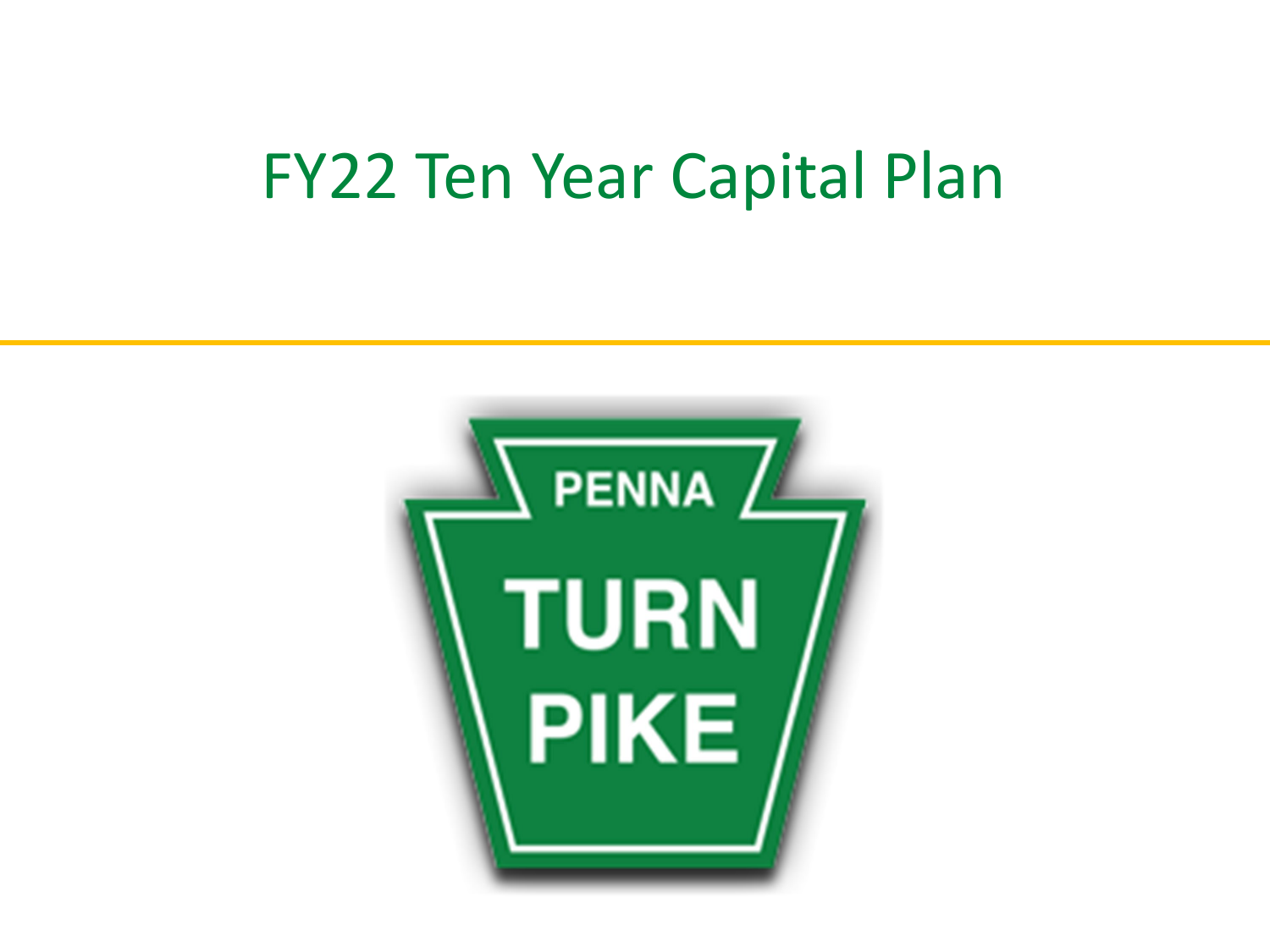|                        | FY 2022 Ten Year Capital Plan (YOE) |               |             |               |               |               |               |             |              |             |             |                                   |  |  |  |
|------------------------|-------------------------------------|---------------|-------------|---------------|---------------|---------------|---------------|-------------|--------------|-------------|-------------|-----------------------------------|--|--|--|
| Program                | Category                            | <b>FY2022</b> | FY2023      | <b>FY2024</b> | <b>FY2025</b> | <b>FY2026</b> | <b>FY2027</b> | FY2028      | FY2029       | FY2030      | FY2031      | <b>Total FINAL</b><br><b>PLAN</b> |  |  |  |
| Highw ay               | Roadw ay/Safety                     | 120,680,000   | 122,503,050 | 137,186,040   | 145,946,804   | 99,085,294    | 88,852,561    | 90,831,558  | 95,512,004   | 102,304,352 | 94,935,297  | 097,836,960                       |  |  |  |
| Highw ay               | Bridge, Tunnels & Misc Structure    | 86,485,537    | 80,918,718  | 65,590,143    | 56,133,386    | 87,350,739    | 105,621,461   | 87,297,163  | 87,456,331   | 122,762,689 | 125,271,273 | 904,887,438                       |  |  |  |
| Highw ay               | <b>Total Reconstruction</b>         | 169,552,242   | 206,656,817 | 203,613,192   | 219,908,135   | 235,814,556   | 255,266,355   | 236,004,436 | 281,026,178  | 280,969,604 | 280,917,666 | 2,369,729,183                     |  |  |  |
| Highw ay               | Interchanges (w/oAET)               | 89,484,700    | 21,588,800  | 34,473,946    | 76,119,363    | 40,585,848    | 29,225,299    | 100,312,333 | 103,321,703  | 81,212,630  | 71,906,050  | 648,230,672                       |  |  |  |
| Highw ay               | Highw ay Miscellaneous              | 52,507,640    | 40,190,345  | 48,869,710    | 42,217,726    | 38,791,111    | 39,838,917    | 34,745,408  | 35,910,757   | 36,798,070  | 51,016,292  | 420,885,977                       |  |  |  |
| Highw ay               | Total (w/o AET)                     | 518,710,119   | 471,857,729 | 489,733,030   | 540,325,414   | 501,627,548   | 518,804,594   | 549,190,899 | 603,226,974  | 624,047,344 | 624,046,579 | 5,441,570,230                     |  |  |  |
| <b>FEMO</b>            | Re-capitalization                   | 4,568,000     | 1,531,610   | 1,577,558     | 1,624,885     | 1,673,632     | 1,723,841     | 1,775,556   | 1,828,822    | 1,883,687   | 1,940,198   | 20,127,789                        |  |  |  |
| <b>FEMO</b>            | Sustainment                         | 15,659,000    | 12,864,700  | 12,253,395    | 12,620,997    | 12,999,627    | 13,389,616    | 13,791,304  | 14,205,043   | 14,631,194  | 15,070,130  | 137,485,006                       |  |  |  |
| <b>FEMO</b>            | Compliance                          | 2,500,000     | 2,987,000   | 3,129,655     | 3,278,181     | 3,489,077     | 3,709,677     | 3,940,373   | 4,181,571    | 4,433,695   | 4,697,183   | 36,346,413                        |  |  |  |
| <b>FEMO</b>            | New Energy Initiative               | 7,393,268     | 2.532.910   | 2,630,115     | 2,872,928     | 2,959,116     | 3,047,889     | 3,139,326   | 3,233,506    | 3,333,125   | 3.119.974   | 34,262,157                        |  |  |  |
| <b>FEMO</b>            | <b>Facilities Design</b>            | 25,290,000    | 23,910,420  | 24,188,520    | 26,771,821    | 26,111,804    | 25,376,509    | 24,597,477  | 27, 167, 914 | 26,209,473  | 25,704,032  | 255,327,971                       |  |  |  |
| <b>FEMO</b>            | <b>Total</b>                        | 55,410,268    | 43,826,640  | 43,779,244    | 47,168,812    | 47,233,256    | 47,247,532    | 47,244,036  | 50,616,856   | 50,491,175  | 50,531,517  | 483,549,335                       |  |  |  |
| <b>Fleet Equipment</b> | <b>Fleet Equipment</b>              | 18,896,963    | 17,510,000  | 16,390,905    | 16,882,632    | 17,389,111    | 17,910,784    | 18,448,108  | 19,001,551   | 20,901,706  | 10,411,115  | 173,742,876                       |  |  |  |
| Technology             | Functional Business Software        | 22,254,836    | 33,692,400  | 33,530,896    | 36,291,055    | 36,277,286    | 36,263,105    | 36,248,498  | 38,858,453   | 38,842,957  | 38,826,995  | 351,086,481                       |  |  |  |
| Technology             | Infrastructure HW / SW              | 24,665,164    | 14,439,600  | 14,370,384    | 15,553,309    | 15,547,408    | 15,541,331    | 15,535,071  | 16,653,623   | 16,646,981  | 16,640,141  | 165,593,012                       |  |  |  |
| Technology             | <b>Toll Collection / Operations</b> | 1,830,000     | 618,000     | 848,720       | 655,636       | 675,305       | 695,564       | 716,431     | 737,924      | 760,062     | 782,864     | 8,320,508                         |  |  |  |
| <b>Technology</b>      | <b>Total</b>                        | 48,750,000    | 48,750,000  | 48,750,000    | 52,500,000    | 52,500,000    | 52,500,000    | 52,500,000  | 56,250,000   | 56,250,000  | 56,250,000  | 525,000,000                       |  |  |  |
| EN-00115               | <b>Cashless Tolling Conversion</b>  | 19,005,000    | 69,010,000  | 51,029,290    | 41,195,808    | 81,261,736    | 63,412,292    | 33,314,059  | 21,276,818   |             | $\Omega$    | 379,505,003                       |  |  |  |
|                        | <b>Grand Total (PSEXP)</b>          | 660,772,350   | 650,954,369 | 649,682,469   | 698.072.666   | 700,011,651   | 699,875,202   | 700,697,102 | 750,372,199  | 751,690,226 | 741,239,211 | 7,003,367,444                     |  |  |  |
|                        | <b>Reimbursed Funds</b>             |               |             | 20,000,000    | 20,000,000    |               |               |             |              |             |             | 40,000,000                        |  |  |  |
|                        | <b>Grand Total (PSNET)</b>          | 660,772,350   | 650,954,369 | 629,682,469   | 678.072.666   | 700,011,651   | 699,875,202   | 700,697,102 | 750,372,199  | 751,690,226 | 741,239,211 | 6,963,367,444                     |  |  |  |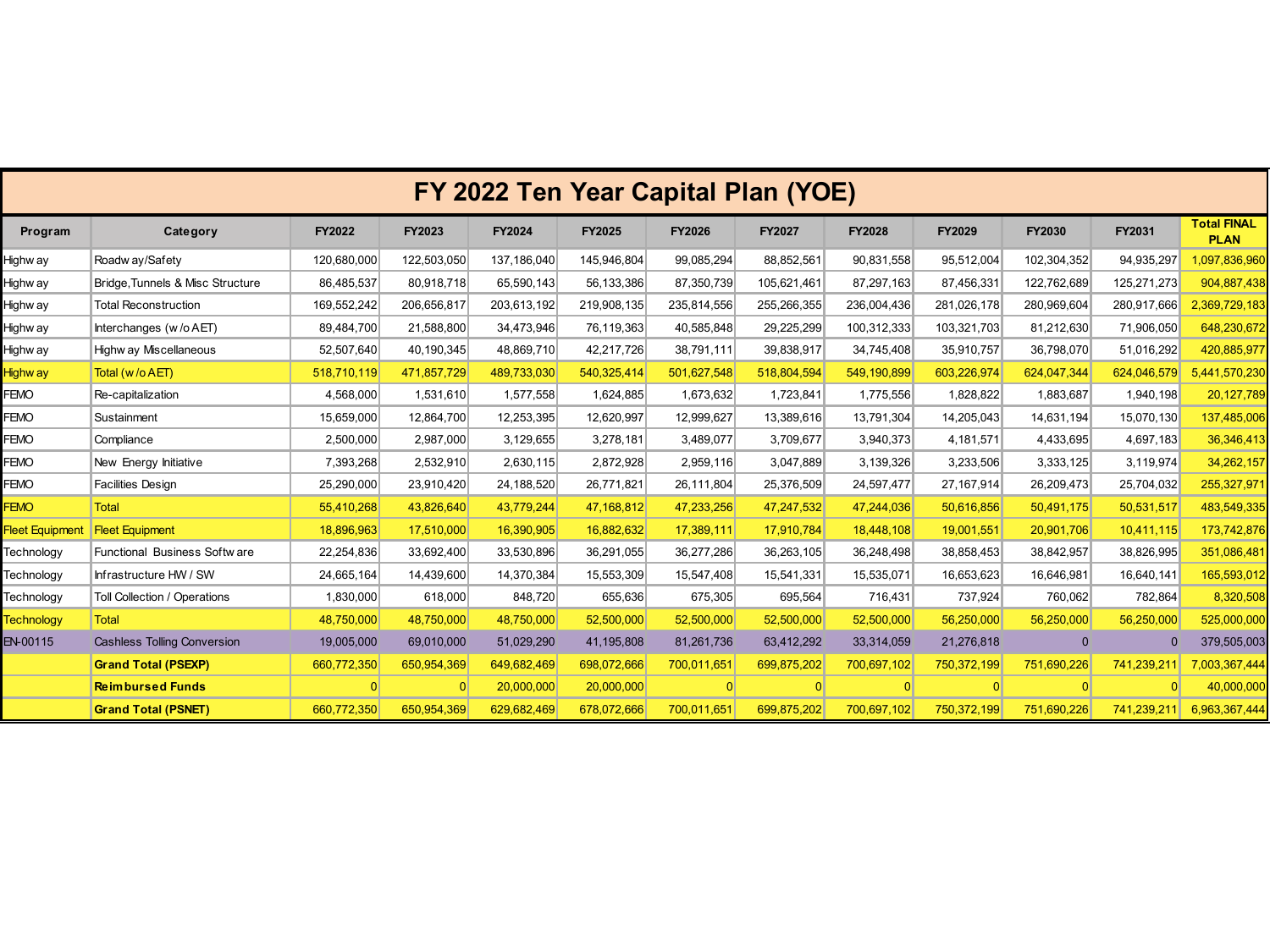### **Program Program Category Project Project Description** FY 2022 FY 2023 FY 2024 FY 2025 FY 2026 FY 2027 FY 2028 FY 2029 FY 2030 FY 2031 Overall Result Highw ay Roadw ay/Safety A-020.00R002 MP A20-A26 Micro-Surfacing 3,270,000 0 0 0 0 0 0 0 0 0 **3,270,000** Highw ay Roadw ay/Safety A-043.00R001 MP A43-A51.3 Asphalt Resurfacing 200,000 1,236,000 10,089,159 0 0 0 0 0 0 0 **11,525,159** Highw ay Roadw ay/Safety A-051.30R001 MP A51.37-A54.5 Asphalt Resurfacing 5,400,000 0 0 0 0 0 0 0 0 0 **5,400,000** Highw ay Roadw ay/Safety A-054.40R001 MP A54-A61 Asphalt Resurfacing 370,000 10,598,700 0 0 0 0 0 0 0 0 **10,968,700** Highw ay Roadw ay/Safety A-055.90R001 MP A55.9 Auxiliary Truck Parking 125,000 231,750 106,090 0 0 0 0 0 0 0 **462,840** Highw ay Roadw ay/Safety A-059.00R003 MP A59-A68 Asphalt Resurfacing 7,685,000 0 0 0 0 0 0 0 0 0 **7,685,000** Highw ay Roadw ay/Safety A-059.00R004 MP A61-A64 Slope Repair 0 206,000 1,220,035 5,113,962 0 0 0 0 0 0 **6,539,997** Highw ay Roadw ay/Safety A-064.00R001 MP A64-A68 Slope Repair 200,000 1,184,500 6,906,459 0 0 0 0 0 0 0 **8,290,959** Highw ay Roadw ay/Safety A-068.00R001 MP A68-A76 Asphalt Resurfacing 0 206,000 212,180 152,982 0 6,932,459 0 0 0 0 **7,503,621** Highw ay Roadw ay/Safety A-091.00R001 MP A91-A95 Asphalt Resurfacing 200,000 1,236,000 6,482,099 0 0 0 0 0 0 0 **7,918,099** Highw ay Roadw ay/Safety A-095.00R004 MP A95-A98 Pavement Rehab 0 103,000 318,270 1,311,272 6,381,635 3,895,161 0 0 0 0 **12,009,338** Highw ay Roadw ay/Safety A-101.00R001 MP A101-A107 Asphalt Resurfacing S&S Rpr 0 247,200 1,230,644 13,584,782 0 0 0 0 0 0 **15,062,626** Highw ay Roadw ay/Safety A-104.00R001 MP A104-A115 Asphalt Resurfacing 1,240,000 5,191,200 4,232,991 0 0 0 0 0 0 0 **10,664,191** Highw ay Roadw ay/Safety A-105.44R001 MP A105.44 Asphalt Resurfacing 200,000 2,163,000 0 0 0 0 0 0 0 0 **2,363,000** Highw ay Roadw ay/Safety A-107.10R001 MP A107.10 NB-641 Bridge Rehabilitation 0 103,000 106,090 1,147,363 4,783,412 0 0 0 0 0 **6,139,866** Highw ay Roadw ay/Safety A-114.45R001 MP A114.45 Asphalt Resurfacing 0 0 106,090 109,273 3,545,353 0 0 0 0 0 **3,760,715** Highw ay Roadw ay/Safety A-120.40R002 MP A120-A128 Asphalt Resurfacing 9,040,000 432,600 0 0 0 0 0 0 0 0 **9,472,600** Highw ay Roadw ay/Safety A-128.00R001 MP A128-A131 Asphalt Resurfacing 0 206,000 1,273,080 5,277,871 0 0 0 0 0 0 **6,756,951** Highw ay Roadw ay/Safety B-020.00R001 MP B20-B26 Concrete Repair 50,000 128,750 1,368,561 7,113,653 5,199,851 0 0 0 0 0 **13,860,814** Highw ay Roadw ay/Safety B-031.00R001 MP B31.09-B26 Concrete Repair 0 0 0 136,591 1,451,906 5,355,846 3,761,265 0 0 0 **10,705,608** Highw ay Roadw ay/Safety EN-00033 O/E Roadw ay Repair - Systemw ide 0 0 0 2,360,290 14,136,391 14,560,482 14,997,297 15,447,216 15,910,632 16,387,951 **93,800,259** Highw ay Roadw ay/Safety EN-00039 O/E Roadw ay Paving - Systemw ide 200,000 206,000 212,180 3,660,635 35,449,025 42,719,250 67,583,360 78,588,940 84,873,595 76,981,618 **390,474,604** Highw ay Roadw ay/Safety EN-00045 I/C Attenuator Replacement - Systemw ide 0 0 0 0 0 0 0 0 0 0 **0** Highw ay Roadw ay/Safety EN-00145 MP A75-A122 Pavement Rehab 160,000 206,000 212,180 218,545 1,238,060 1,275,201 1,313,458 1,352,861 1,393,447 1,435,251 **8,805,003** Highw ay Roadw ay/Safety EN-00160 Barrier Install - Systemw ide 120,000 103,000 106,090 109,273 112,551 115,927 119,405 122,987 126,677 130,477 **1,166,388** Highw ay Roadw ay/Safety EN-00192 Auxiliary Truck Parking Improvement 60,000 103,000 106,090 0 0 0 0 0 0 0 **269,090** Highw ay Roadw ay/Safety EN-00233 CY19 O/E Roadw ay Paving 20,000 0 0 0 0 0 0 0 0 0 **20,000** Highw ay Roadw ay/Safety EN-00250 CY20 O/E Roadw ay Paving 540,000 0 0 0 0 0 0 0 0 0 **540,000** Highway Roadway/Safety EN-00251 FY 20-21 O/E Engineering Services **140,000** 0 0 0 0 0 0 0 0 0 0 0 140,000 Highw ay Roadw ay/Safety EN-00274 MP A116 Access Ramp Construction 500,000 206,000 212,180 218,545 1,125,509 0 0 0 0 0 **2,262,234** Highw ay Roadw ay/Safety EN-00277 CY21 O/E Roadw ay Paving 23,180,000 3,244,500 0 0 0 0 0 0 0 0 **26,424,500** Highw ay Roadw ay/Safety EN-00282 CY22 O/E Roadw ay Paving 2,200,000 21,681,500 2,227,890 0 0 0 0 0 0 0 **26,109,390** Highw ay Roadw ay/Safety EN-00XX1 CY23 O/E Roadw ay Paving 0 2,266,000 22,331,945 2,294,727 0 0 0 0 0 0 **26,892,672** Highw ay Roadw ay/Safety EN-00XX2 CY24 O/E Roadw ay Paving 0 0 2,333,980 23,001,903 2,363,569 0 0 0 0 0 **27,699,452** Highw ay Roadw ay/Safety EN-00XX3 FY 22-23 O/E Engineering Services 500,000 515,000 212,180 0 0 0 0 0 0 0 **1,227,180** Highw ay Roadw ay/Safety G-007.10R001 MP G7.10 Asphalt Resurfacing 0 0 0 218,545 2,954,461 0 0 0 0 0 **3,173,006** Highw ay Roadw ay/Safety M-000.00R002 MP M0-M7.8 Concrete Repair 0 128,750 1,368,561 6,195,762 1,536,320 0 0 0 0 0 **9,229,393** Highw ay Roadw ay/Safety M-013.00R001 MP M13-M30 Surface Grinding 0 0 0 136,591 1,451,906 6,520,917 3,056,774 0 0 0 **11,166,188** Highw ay Roadw ay/Safety M-034.90R001 MP M34.86-M36.93 Concrete Repair 2,130,000 0 0 0 0 0 0 0 0 0 **2,130,000** Highw ay Roadw ay/Safety M-039.00R001 MP M39-M44 Asphalt Resurfacing 125,000 1,328,700 7,797,615 0 0 0 0 0 0 0 **9,251,315** Highw ay Roadw ay/Safety M-044.00R001 MP M44-M53 Concrete Repair 0 128,750 1,368,561 4,589,453 2,701,221 0 0 0 0 0 **8,787,986** Highw ay Roadw ay/Safety T-001.43R002 MP 1.43 Auxiliary Truck Parking 125,000 231,750 0 0 0 0 0 0 0 0 **356,750** Highway Roadway/Safety T-009.00R001 MP 9-19 Asphalt Resurfacing **0 0 0 0 0 0 0 0 0 0 0** 0 <mark>0 0</mark> 0 <mark>0</mark> 0 Highw ay Roadw ay/Safety T-028.47R001 MP 28.47 Concrete Repair 125,000 257,500 1,056,656 0 0 0 0 0 0 0 **1,439,156** Highw ay Roadw ay/Safety T-031.00R002 MP 31-39.6 Asphalt Resurfacing 125,000 1,328,700 15,266,351 0 0 0 0 0 0 0 **16,720,051** Highway Roadway/Safety T-047.00R002 MP 47-56 Asphalt Resurfacing **945,000 12,257,000** 0 0 0 0 0 0 0 0 0 0 0 0 0 **F O FY 2022 Ten Year Capital Plan (YOE)**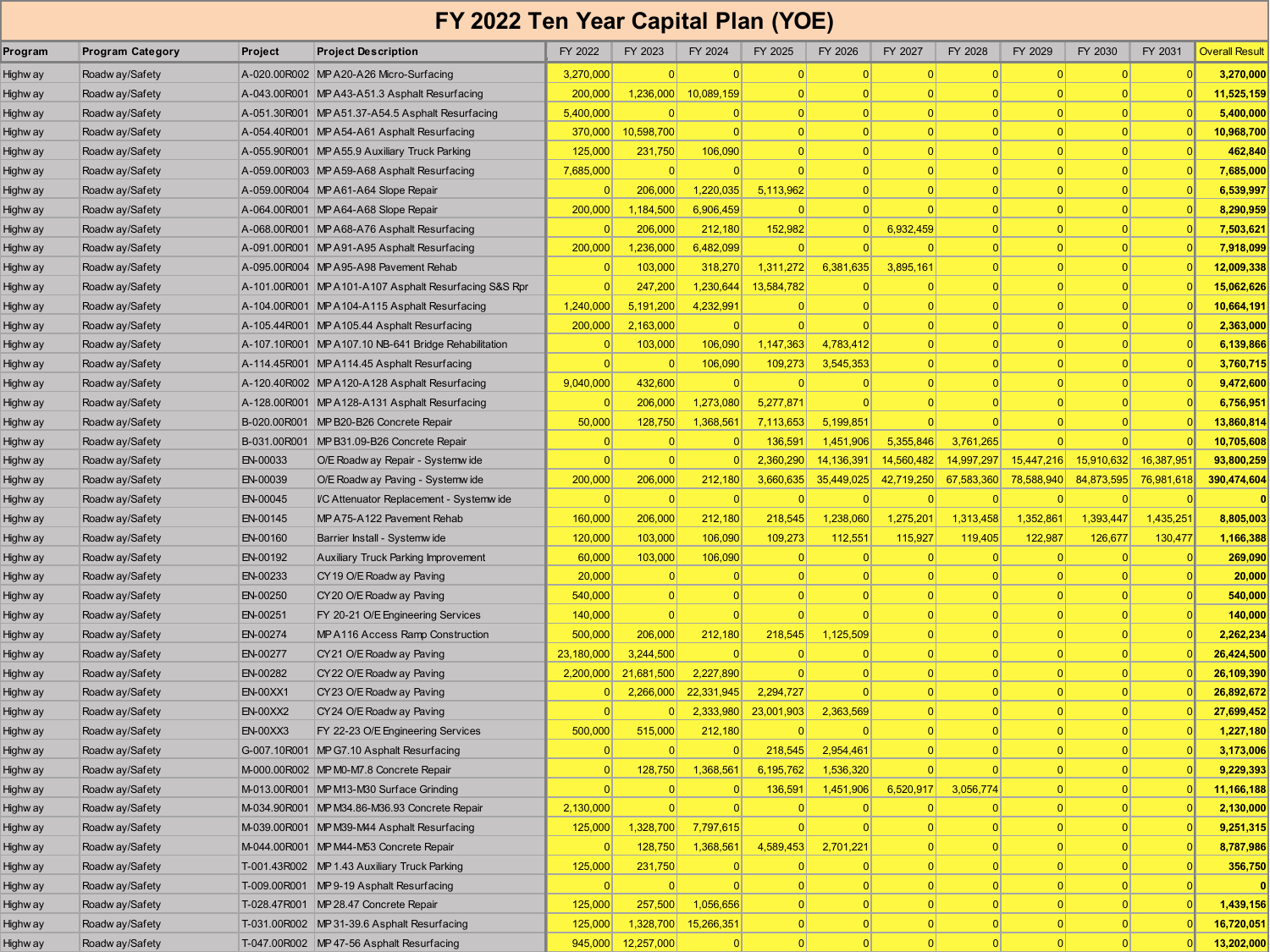### **Program Program Category Project Project Description** FY 2022 FY 2023 FY 2024 FY 2025 FY 2026 FY 2027 FY 2028 FY 2029 FY 2030 FY 2031 Overall Result Highw ay Roadw ay/Safety T-067.00R002 MP 67-75 Micro-Surfacing 6,340,000 0 0 0 0 0 0 0 0 0 **6,340,000** Highw ay Roadw ay/Safety T-075.39R001 MP 75.39 Asphalt Resurfacing 675,000 2,163,000 0 0 0 0 0 0 0 0 **2,838,000** Highw ay Roadw ay/Safety T-094.00R002 MP 94-99 Asphalt Resurfacing 675,000 7,570,500 0 0 0 0 0 0 0 0 **8,245,500** Highw ay Roadw ay/Safety T-099.00R002 MP 99-102 Asphalt Resurfacing 0 128,750 238,703 0 0 0 0 0 0 0 **367,453** Highw ay Roadw ay/Safety T-109.00R003 MP 109-123 Shoulder/Slope Repair 150,000 0 0 0 0 0 0 0 0 0 **150,000** Highw ay Roadw ay/Safety T-114.00R001 MP 114-121 S&S Rpr / Asphalt Resurfacing 125,000 1,328,700 8,402,328 0 0 0 0 0 0 0 **9,856,028** Highw ay Roadw ay/Safety T-116.00R001 MP 116-121 Asphalt Resurfacing 0 128,750 1,352,648 7,457,862 0 0 0 0 0 0 **8,939,259** Highw ay Roadw ay/Safety T-123.00R002 MP 123-129 Asphalt Resurfacing 6,330,000 1,297,800 0 0 0 0 0 0 0 0 **7,627,800** Highw ay Roadw ay/Safety T-132.00R001 MP 132-142 Asphalt Resurfacing 0 128,750 1,368,561 12,620,997 0 0 0 0 0 0 **14,118,308** Highw ay Roadw ay/Safety T-142.00R002 MP 142-149 Asphalt Resurfacing 1,555,000 4,974,900 2,227,890 0 0 0 0 0 0 0 **8,757,790** Highw ay Roadw ay/Safety T-148.50R001 MP 148.5-159 Shoulder/Slope Repair 4,440,000 0 0 0 0 0 0 0 0 0 **4,440,000** Highway Roadway/Safety T-149.00R001 MP 149-161 Asphalt Resurfacing **0 0 0 132,613** 1,409,618 11,817,843 7,477,318 0 0 0 0 0 20,837,391 Highw ay Roadw ay/Safety T-161.50R001 MP C0-1.5 Asphalt Resurf/Barrier Replace 1,200,000 7,045,200 0 0 0 0 0 0 0 0 **8,245,200** Highw ay Roadw ay/Safety T-172.27R001 MP 172.27 Auxiliary Truck Parking 200,000 61,800 0 0 0 0 0 0 0 0 **261,800** Highw ay Roadw ay/Safety T-180.00R002 MP 180-184.1 Asphalt Resurfacing 125,000 1,328,700 4,370,908 0 0 0 0 0 0 0 **5,824,608** Highw ay Roadw ay/Safety T-184.00R001 MP 184.1-192 Asphalt Resurfacing 0 128,750 1,352,648 9,779,907 0 0 0 0 0 0 **11,261,304** Highw ay Roadw ay/Safety T-192.00R002 MP 192-197 Asphalt Resurfacing 125,000 1,328,700 5,569,725 0 0 0 0 0 0 0 **7,023,425** Highw ay Roadw ay/Safety T-197.00R001 MP 197-202 Asphalt Resurfacing 210,000 0 0 0 0 0 0 0 0 0 **210,000** Highw ay Roadw ay/Safety T-201.29R001 MP T201.29 Asphalt Resurfacing I/C 125,000 267,800 2,227,890 0 0 0 0 0 0 0 **2,620,690** Highw ay Roadw ay/Safety T-215.00R001 MP 215-220 Micro-Surfacing 1,925,000 0 0 0 0 0 0 0 0 0 **1,925,000** Highw ay Roadw ay/Safety T-219.12R001 MP 219.12 Auxiliary Truck Parking 125,000 231,750 159,135 0 0 0 0 0 0 0 **515,885** Highw ay Roadw ay/Safety T-226.00R002 MP 226-235 Asphalt Resurfacing 6,520,000 329,600 0 0 0 0 0 0 0 0 **6,849,600** Highw ay Roadw ay/Safety T-235.00R002 MP 235-242 Asphalt Resurfacing 210,000 0 0 0 0 0 0 0 0 0 **210,000** Highw ay Roadw ay/Safety T-246.00R001 MP 246-255 Asphalt Resurfacing 210,000 0 0 0 0 0 0 0 0 0 **210,000** Highw ay Roadw ay/Safety T-249.70R001 MP 249.70 Auxiliary Truck Parking 6,340,000 0 0 0 0 0 0 0 0 0 **6,340,000** Highw ay Roadw ay/Safety T-255.00R003 MP 255-263 Asphalt Resurfacing 0 128,750 1,352,648 9,867,325 0 0 0 0 0 0 **11,348,722** Highw ay Roadw ay/Safety T-263.00R002 MP 235-242 Asphalt Resurfacing 125,000 1,328,700 7,797,615 0 0 0 0 0 0 0 **9,251,315** Highw ay Roadw ay/Safety T-275.00R002 MP 275-282 Asphalt Resurfacing 0 128,750 1,352,648 8,523,271 0 0 0 0 0 0 **10,004,668** Highw ay Roadw ay/Safety T-282.00R002 MP 282-292 Asphalt Resurfacing 315,000 0 0 0 0 0 0 0 0 0 **315,000** Highw ay Roadw ay/Safety T-292.00R002 MP 292-299 Asphalt Resurfacing 4,750,000 0 0 0 0 0 0 0 0 0 **4,750,000** Highw ay Roadw ay/Safety T-299.00R002 MP 299-306 Asphalt Resurfacing 215,000 0 0 0 0 0 0 0 0 0 **215,000** Highw ay Roadw ay/Safety T-306.00R003 MP 306-312 Asphalt Resurfacing (FD) 465,000 9,733,500 0 0 0 0 0 0 0 0 **10,198,500** Highw ay Roadw ay/Safety T-312.00R002 MP 312-319 Asphalt Resurfacing (B and W) 8,320,000 0 0 0 0 0 0 0 0 0 **8,320,000** Highway Roadway/Safety T-319.00R002 MP 319-324&SR29 VC Asphalt Resurfacing 0 128,750 1,352,648 7,862,171 2,836,282 0 0 0 0 0 0 0 0 12,179,850 Highw ay Roadw ay/Safety T-333.28R001 MP 333.28 Asphalt Resurfacing I/C 125,000 206,000 2,227,890 0 0 0 0 0 0 0 **2,558,890** Highway Roadway/Safety T-334.00R002 MP 334-340 Asphalt Resurf/Barrier Replac 8,305,000 432,600 0 0 0 0 0 0 0 0 0 0 0 0 0 8,**737,600** Highw ay Roadw ay/Safety T-340.00R002 MP 340-345 Asphalt Resurfacing & I/C 0 247,200 1,220,035 11,473,634 0 0 0 0 0 0 **12,940,869** Highw ay Roadw ay/Safety T-345.00R001 MP 345-354 Asphalt Resurfacing 1,280,000 14,059,500 6,015,303 0 0 0 0 0 0 0 **21,354,803** Highw ay Roadw ay/Safety Result 120,680,000 122,503,050 137,186,040 145,946,804 99,085,294 88,852,561 90,831,558 95,512,004 102,304,352 94,935,297 **1,097,836,960** Highw ay Bridge,Tunnels & Misc Structure A-044.06S001 MP A44-A52 Bridge Rehabilitation 200,000 1,236,000 2,227,890 0 0 0 0 0 0 0 **3,663,890** Highw ay Bridge,Tunnels & Misc Structure A-051.36S002 MP A51 NB-326/327/328 Bridge Painting 50,000 0 0 0 0 0 0 0 0 0 **50,000** Highway Bridge,Tunnels&Misc Structure A-052.61S001 MP A52-A60 Bridge Rehabilitation **100,000** 0 0 0 0 0 0 0 0 0 0 0 0 0 1**00,000** Highw ay Bridge,Tunnels & Misc Structure A-059.22S001 MP A59 NB-363 Rapid ML Bridge Replace 780,000 6,736,200 0 0 0 0 0 0 0 0 **7,516,200** Highw ay Bridge,Tunnels & Misc Structure A-059.41S001 MP A59-A63 Tw o - Rapid ML Bridge Replace 30,000 103,000 530,450 546,364 562,754 0 0 0 0 0 **1,772,568** Highw ay Bridge,Tunnels & Misc Structure A-060.87S001 MP A60-A68 Bridge Rehabilitation 80,000 206,000 1,060,900 1,092,727 0 0 0 0 0 0 **2,439,627** Highw ay Bridge,Tunnels & Misc Structure A-070.26S006 MP A70.26 Tunnel Inspection/Rehab 0 0 0 546,364 1,688,263 1,738,911 3,582,157 1,844,811 14,694,533 26,095,464 **50,190,502 F O FY 2022 Ten Year Capital Plan (YOE)**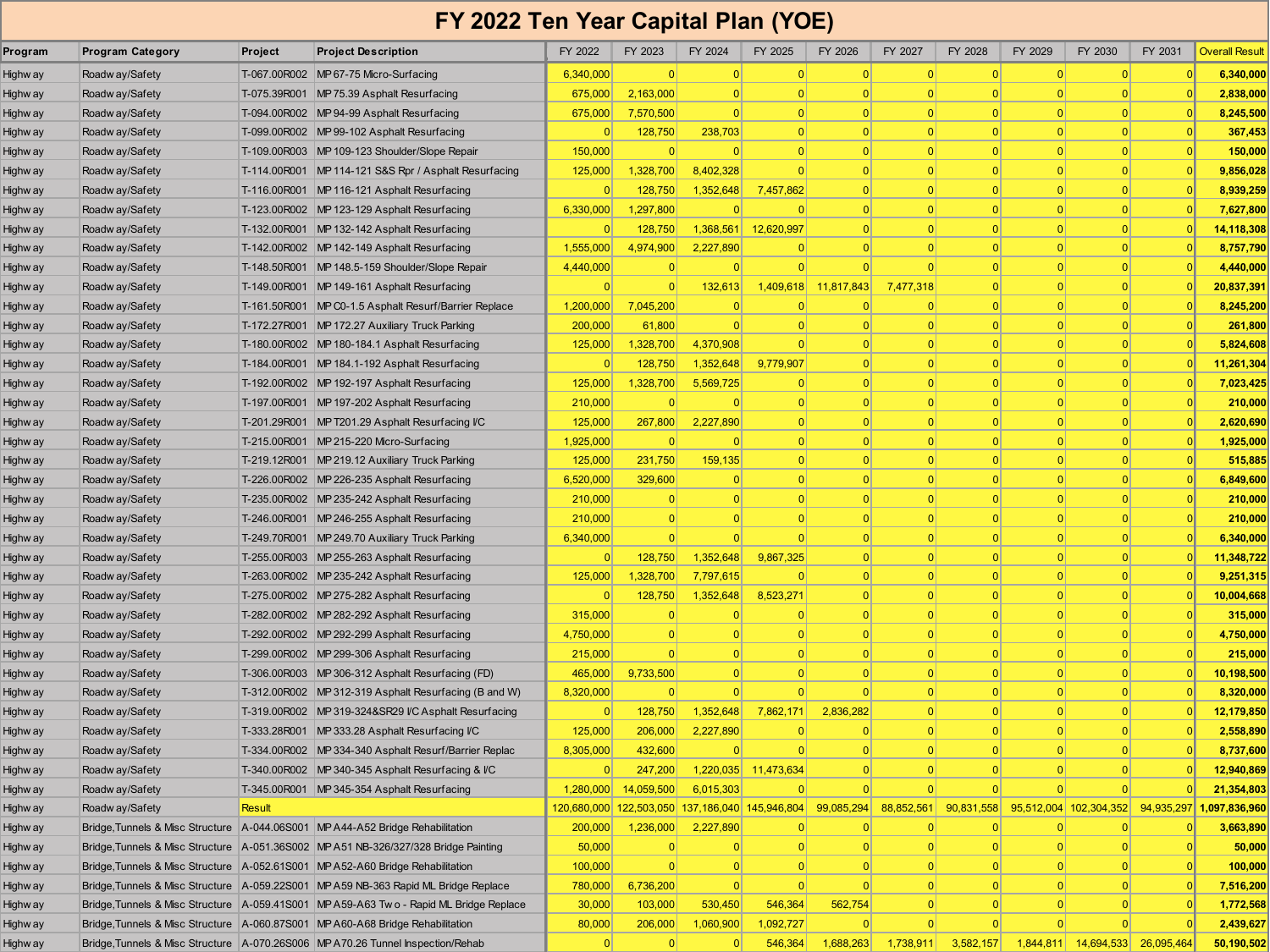## **FY 2022 Ten Year Capital Plan (YOE)**

| Program  | <b>Program Category</b>                                                        | Project | <b>Project Description</b>                                                               | FY 2022    | FY 2023                    | FY 2024         | FY 2025              | FY 2026              | FY 2027         | FY 2028        | FY 2029         | FY 2030         | FY 2031    | <b>Overall Result</b> |
|----------|--------------------------------------------------------------------------------|---------|------------------------------------------------------------------------------------------|------------|----------------------------|-----------------|----------------------|----------------------|-----------------|----------------|-----------------|-----------------|------------|-----------------------|
|          |                                                                                |         |                                                                                          |            |                            |                 |                      |                      |                 |                |                 |                 |            |                       |
| Highw ay |                                                                                |         | Bridge, Tunnels & Misc Structure A-072.52S001 MP A72.52 NB-605 ML Bridge Replacement     | 30,000     | 103,000                    | 530,450         | 546,364              | 450,204              | $\Omega$        | $\Omega$       | 0               | $\vert 0 \vert$ |            | 1,660,017             |
| Highw ay |                                                                                |         | Bridge, Tunnels & Misc Structure A-083.88S001 MP A-83.88 OH Bridge Replacement           | 300,000    | 618,000                    | 424,360         | 546,364              | $\Omega$             | $\Omega$        | $\overline{0}$ | 0               | $\vert 0 \vert$ |            | 1,888,724             |
| Highw ay | Bridge, Tunnels & Misc Structure A-088.59S001 MP A88.59 Bridge Replacement     |         |                                                                                          | 8,050,000  | 25,029,000                 | 25,779,870      | 13,659,088           | $\Omega$             | $\Omega$        | $\overline{0}$ | 0               | $\Omega$        |            | 72,517,958            |
| Highw ay |                                                                                |         | Bridge, Tunnels & Misc Structure A-094.26S001 MP A94 NB-617/NB-618 ML Deck Rehab         | 410,000    | 51,500                     | $\Omega$        | $\Omega$             | $\Omega$             | $\Omega$        | $\Omega$       | 0               | 0               |            | 461,500               |
| Highw ay |                                                                                |         | Bridge, Tunnels & Misc Structure A-099.00S001 MP A99-A128 Bridge Rehabilitation          | 40,000     | $\Omega$                   | 0               | 0                    | 0                    | 0               | 0              | 0               | 0               |            | 40,000                |
| Highw ay |                                                                                |         | Bridge, Tunnels & Misc Structure A-105.11S001 MP A105 NB-637/NB-638 OH Bridge Replace    | 540,000    | 2,008,500                  | 11,563,810      | 8,195,453            | 0                    | 0               | 0              | 0               | 0               |            | 22,307,763            |
| Highw ay |                                                                                |         | Bridge, Tunnels & Misc Structure A-110.00S001 MP A110 NB-647 ML Bridge Redecking         | 420,000    | 515,000                    | 530,450         | 393,382              | $\Omega$             | $\Omega$        | $\Omega$       | $\vert 0 \vert$ | $\Omega$        |            | 1,858,832             |
| Highw ay |                                                                                |         | Bridge, Tunnels & Misc Structure A-130.23S001 MP A130.23 NB-751 ML Bridge Replacement    | 2,800,000  | $\Omega$                   | 0               | 0                    | 0                    | $\vert$ 0       | $\Omega$       | 0               | $\vert$ 0       |            | 2,800,000             |
| Highw ay | Bridge, Tunnels & Misc Structure EN-00050                                      |         | Bridge Inspection - Systemwide                                                           | $\Omega$   | $\Omega$                   | $\Omega$        | 2,403,999            | 2,813,772            | 2,898,185       | 2,985,131      | 3,074,685       | 3,166,925       | 3,261,933  | 20,604,630            |
| Highw ay | Bridge, Tunnels & Misc Structure EN-00051                                      |         | Bridge Painting - Systemwide                                                             | $\Omega$   | $\overline{0}$<br>$\Omega$ | $\Omega$        | $\Omega$             | 1,125,509            | 1,159,274       | 2,388,105      | 2,459,748       | 2,533,540       | 2,609,546  | 12,275,722            |
| Highw ay | Bridge, Tunnels & Misc Structure EN-00052                                      |         | O/E Bridge Repairs - Systemw ide                                                         | $\Omega$   |                            | 0               | 2,185,454            | 9,904,478            | 10,201,612      | 10,507,660     | 10,822,890      | 11, 147, 577    | 11,482,004 | 66,251,674            |
| Highw ay | Bridge, Tunnels & Misc Structure EN-00054                                      |         | O/E Bridge Design - Systemwide                                                           | $\Omega$   | $\Omega$                   | 0               | $\Omega$             | $\Omega$             | $\Omega$        | $\Omega$       | 12,298,739      | 44,336,953      | 39,143,196 | 95,778,887            |
| Highw ay | Bridge, Tunnels & Misc Structure EN-00155                                      |         | Permit Loads                                                                             | 60,000     | 61,800                     | 63,654          | 65.564               | 67,531               | 69,556          | 71,643         | 73,792          | 76,006          | 78.286     | 687,833               |
| Highw ay | Bridge, Tunnels & Misc Structure EN-00195                                      |         | CY16-17 Tunnel Inspection                                                                | 4.500      | $\Omega$                   | 0               | 0                    | $\Omega$<br>$\Omega$ | $\Omega$        | 0 <br>$\Omega$ | 0               | 0 <br>$\Omega$  |            | 4,500                 |
| Highw ay | Bridge, Tunnels & Misc Structure EN-00196                                      |         | CY18-19 Tunnel Inspection                                                                | 10,000     | $\overline{0}$             | $\Omega$        | 0                    |                      | $\vert$ 0       |                | 0               |                 |            | 10,000                |
| Highw ay | Bridge, Tunnels & Misc Structure EN-00197                                      |         | Tunnel Inspection - Systemwide                                                           | $\Omega$   | $\Omega$                   | 954,810         | 2,185,454            | 2,813,772            | 2,898,185       | 2,985,131      | 3,074,685       | 3,166,925       | 3,261,933  | 21,340,895            |
| Highw ay | Bridge, Tunnels & Misc Structure EN-00245                                      |         | CY20 O/E Bridge Repair                                                                   | 255,000    | $\Omega$                   | $\Omega$        | $\Omega$<br>$\Omega$ | $\Omega$<br>$\Omega$ | $\Omega$        | $\Omega$       | $\Omega$        | $\Omega$        |            | 255,000               |
| Highw ay | Bridge, Tunnels & Misc Structure EN-00252                                      |         | CY20-21 Bridge Inspection                                                                | 995,000    | $\overline{0}$             | $\vert$ 0       |                      |                      | $\Omega$        | $\overline{0}$ | $\vert 0 \vert$ | $\vert 0 \vert$ |            | 995,000               |
| Highw ay | Bridge, Tunnels & Misc Structure EN-00253                                      |         | <b>Bridge Technologies</b>                                                               | 50,000     | 51,500                     | 53,045          | 54,636               | 56,275               | 57,964          | 59,703         | 61,494          | 63,339          | 65,239     | 573,194               |
| Highw ay | Bridge, Tunnels & Misc Structure EN-00254                                      |         | O/E Bridge Design - Systemwide                                                           | $\Omega$   | $\vert 0 \vert$            | 0               | 109,273              | 112,551              | 115,927         | 119,405        | 122,987         | 126,677         | 130,477    | 837,298               |
| Highw ay | Bridge, Tunnels & Misc Structure EN-00272                                      |         | CY21 O/E Bridge Repair                                                                   | 5,200,000  | 309,000                    | $\Omega$        | $\vert 0 \vert$      | $\Omega$             | $\Omega$        | $\Omega$       | $\Omega$        | $\Omega$        |            | 5,509,000             |
| Highw ay | Bridge, Tunnels & Misc Structure EN-00278                                      |         | CY21-22 Tunnel Inspection                                                                | 1,080,000  | 1,287,500                  | 106,090         | 0                    | $\Omega$             | $\Omega$        | 0              | 0               | 0               |            | 2,473,590             |
| Highw ay | Bridge, Tunnels & Misc Structure EN-00279                                      |         | CY22 O/E Bridge Repair                                                                   | 937,500    | 5,356,000                  | 281,139         | $\Omega$             | $\Omega$             | $\vert 0 \vert$ | $\Omega$       | 0               | 0               |            | 6,574,639             |
| Highw ay | Bridge, Tunnels & Misc Structure EN-00280                                      |         | FY21-24 O/E Bridge Design                                                                | 120,000    | 103,000                    | $\vert$ 0       | 0                    | $\Omega$             | 0               | $\Omega$       | 0               | 0               |            | 223,000               |
| Highw ay | Bridge, Tunnels & Misc Structure EN-00XX4                                      |         | CY22-23 Bridge Inspection                                                                | 155,000    | 2,575,000                  | 2,652,250       | $\Omega$             | $\Omega$             | $\Omega$        | $\Omega$       | $\Omega$        | $\vert 0 \vert$ |            | 5,382,250             |
| Highw ay | Bridge, Tunnels & Misc Structure EN-00XX5                                      |         | CY23 O/E Bridge Repair                                                                   | $\Omega$   | 463,500                    | 5,941,040       | 109,273              | $\Omega$             | $\Omega$        | $\Omega$       | $\Omega$        | $\Omega$        |            | 6,513,813             |
| Highw ay | Bridge, Tunnels & Misc Structure H-043.40S001                                  |         | MP H43.40 Bridge Replacement                                                             | 1,500,000  | 2,060,000                  | 1,591,350       | 1,639,091            | 2,251,018            | 2,318,548       | 2,388,105      | 2,459,748       | 24,068,632      | 39,143,196 | 79,419,686            |
| Highw ay | Bridge, Tunnels & Misc Structure   T-013.21S001   MP 13.21 Bridge Replacement  |         |                                                                                          | 668,136    | 103,000                    | 1,273,080       | 16,718,723           | 44,007,394           | 48,689,511      | 25,672,124     | 13,528,613      | $\vert 0 \vert$ |            | 150,660,582           |
| Highw ay |                                                                                |         | Bridge, Tunnels & Misc Structure T-028.01S002 MP 28.01 WB-308 OH Bridge Replacement      | 200,000    | $\vert 0 \vert$            | $\Omega$        | $\mathbf{0}$         | $\mathbf{0}$         | $\Omega$        | $\overline{0}$ | 0               | 0               |            | 200,000               |
| Highw ay |                                                                                |         | Bridge, Tunnels & Misc Structure T-048.02S003 MP 48.02 Bridge Rehab / Slope Repair       | 100,000    | $\Omega$                   | $\Omega$        | $\Omega$             | $\Omega$             | $\Omega$        | $\Omega$       | 0               | $\Omega$        |            | 100,000               |
| Highw ay | Bridge, Tunnels & Misc Structure T-056.56S001 MP 56.56 Bridge Collision Repair |         |                                                                                          | 495,000    | $\Omega$                   | 0               | 0                    | $\Omega$             | $\Omega$        | 0              | 0               | 0               |            | 495,000               |
| Highw ay | Bridge, Tunnels & Misc Structure T-060.43S001 MP 60.43 Bridge Painting         |         |                                                                                          | 917,500    | $\vert 0 \vert$            | 0               | $\Omega$             | $\Omega$             | 0               | 0              | 0               | 0               |            | 917,500               |
| Highw ay |                                                                                |         | Bridge, Tunnels & Misc Structure T-067.05S001 MP 67.05 B-458/WB-512 Bridge Rehab         | 274,000    | 103,000                    | 0               | 0                    | 0                    | 0               | 0              | 0               | 0               |            | 377,000               |
| Highw ay | Bridge, Tunnels & Misc Structure   T-087.16S001   MP 87-95 Bridge Painting     |         |                                                                                          | 175,000    | 128,750                    | $\Omega$        | $\Omega$             | 0                    | $\Omega$        | 0              | 0               | $\Omega$        |            | 303,750               |
| Highw ay | Bridge, Tunnels & Misc Structure T-090.20S001 MP 90.20 Slope Repair            |         |                                                                                          | 100,000    | $\Omega$                   | $\Omega$        | $\Omega$             | 0                    | $\Omega$        | 0              | 0               | $\Omega$        |            | 100,000               |
| Highw ay |                                                                                |         | Bridge, Tunnels & Misc Structure T-109.93S001 MP 109.93 B-348 Bridge Rehabilitation      | 300,000    | $\vert 0 \vert$            | $\vert 0 \vert$ | 0                    | 0                    | $\Omega$        | 0              | 0               | $\Omega$        |            | 300,000               |
| Highw ay |                                                                                |         | Bridge, Tunnels & Misc Structure T-130.93S001 MP 130.93 B-302/B-303 Culvert Rehab        | $\Omega$   | $\overline{0}$             | $\Omega$        | $\Omega$             | 0                    | $\Omega$        | $\Omega$       | 0               | $\Omega$        |            | 0                     |
| Highw ay |                                                                                |         | Bridge, Tunnels & Misc Structure T-144.85S001 MP 144.85 OH Bridge Replacement            | 2,439,668  | 0                          | 0               | 0                    | 0                    | 0               | 0              | 0               | 0               |            | 2,439,668             |
| Highw ay |                                                                                |         | Bridge, Tunnels & Misc Structure T-148.06S001 MP 148.06 B-140 ML Bridge Replacement      | 480,000    | 206,000                    | 0               | $\Omega$             | 0                    | $\Omega$        | $\Omega$       | $\vert 0 \vert$ | 0               |            | 686,000               |
| Highw ay | Bridge, Tunnels & Misc Structure T-186.20S004 MP 186.20 Tunnel Rehabilitation  |         |                                                                                          | 42,300,000 | 25,956,000                 | 7,585,435       | 0                    | $\Omega$             | $\Omega$        | $\Omega$       | $\Omega$        | $\Omega$        |            | 75,841,435            |
| Highw ay | Bridge, Tunnels & Misc Structure T-197.48S003 MP 197.48 Tunnel Rehabilitation  |         |                                                                                          | 1,775,000  | 2,575,000                  | 1,060,900       | 1,092,727            | 16,882,632           | 34,778,222      | 35,821,569     | 36,896,216      | 19,001,551      |            | 149,883,817           |
| Highw ay |                                                                                |         | Bridge, Tunnels & Misc Structure T-233.74S001 MP 233.74 EB-110 OH Bridge Redecking       | 740,000    | 25,750                     | $\Omega$        | $\Omega$             | 0                    | $\Omega$        | $\Omega$       | 0               | $\Omega$        |            | 765,750               |
| Highw ay |                                                                                |         | Bridge, Tunnels & Misc Structure T-241.96S001 MP T241.96 EB-203 Bridge Redecking         | 424,000    | $\vert 0 \vert$            | $\vert 0 \vert$ | 0                    | 0                    | 0               | 0              | 0               | $\Omega$        |            | 424,000               |
| Highw ay |                                                                                |         | Bridge, Tunnels & Misc Structure   T-250.09S001   MP 250.09 OH Bridge Replacement        | 3,479,633  | 1,814,718                  | $\Omega$        | $\Omega$             | $\Omega$             | $\Omega$        | $\Omega$       | 0               | $\Omega$        |            | 5,294,351             |
| Highw ay |                                                                                |         | Bridge, Tunnels & Misc Structure   T-272.65S001   MP 272.65 EB-511 OH Bridge Replacement | 30,000     | 103,000                    | 530,450         | 437,091              | 450,204              | $\Omega$        | 0              | 0               | $\Omega$        |            | 1,550,744             |
| Highw ay | Bridge, Tunnels & Misc Structure   T-285.27S001   MP 285-296 Bridge Painting   |         |                                                                                          | 1,235,000  | $\overline{0}$             | 0               | 0                    | 0                    | 0               | 0              | 0               | 0               |            | 1,235,000             |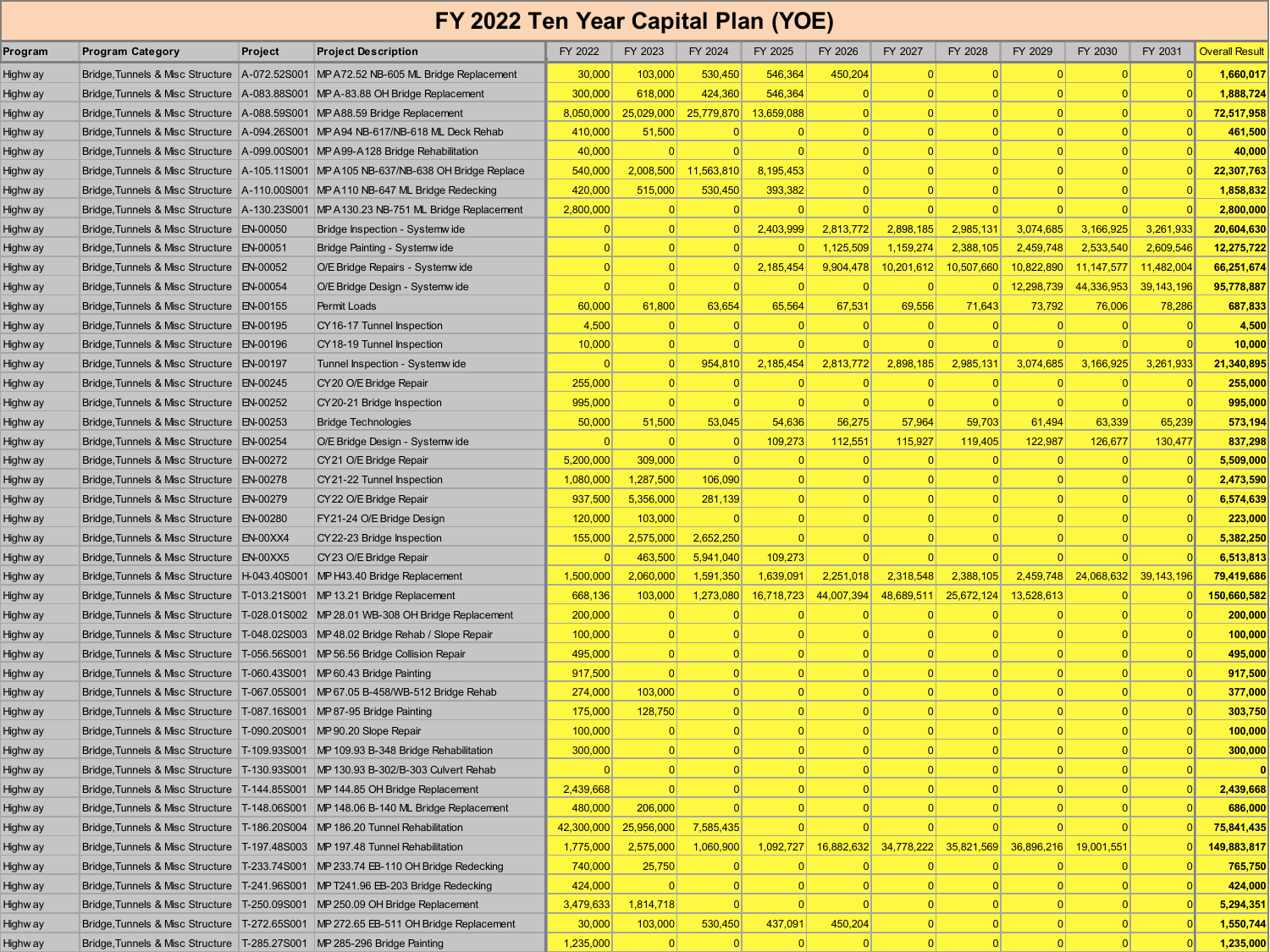### **Program Program Category Project Project Description** FY 2022 FY 2023 FY 2024 FY 2025 FY 2026 FY 2027 FY 2028 FY 2029 FY 2030 FY 2031 Overall Result Highw ay Bridge,Tunnels & Misc Structure T-286.48S001 MP 286.48 EB-541 Bridge Redecking 4,385,000 0 0 0 0 0 0 0 0 0 **4,385,000** Highway Bridge,Tunnels & Misc Structure T-290.32S001 MP 290.32 EB-550 OH Bridge Replacement **10,000** 0 212,180 327,818 450,204 0 0 0 0 0 0 0 0 0 0 1,000,202 Highw ay Bridge,Tunnels & Misc Structure T-320.11S001 MP 320-324 Bridge Rehabilitation 150,000 0 0 0 0 0 0 0 0 0 **150,000** Highw ay Bridge,Tunnels & Misc Structure T-334.15S001 MP 334-342 Bridge Rehabilitation 180,600 0 0 0 0 0 0 0 0 0 **180,600** Highw ay Bridge,Tunnels & Misc Structure T-342.75S002 MP 342-350 Bridge Rehabilitation 300,000 206,000 0 0 0 0 0 0 0 0 **506,000** Highw ay Bridge,Tunnels & Misc Structure T-346.82S001 MP 346.82 DB-203 OH Bridge Replacement 480,000 309,000 318,270 0 0 0 0 0 0 0 **1,107,270** Highw ay Bridge,Tunnels & Misc Structure T-347.60S001 MP 347.60 DB-207 OH Bridge Replacement **0 0 0 0 0 0 0 0 0 347,782** 358,216 368,962 380,031 0 1,454,991 Highw ay Bridge,Tunnels & Misc Structure T-348.25S001 MP 348.25 DB-210 OH Bridge Replacement 500,000 515,000 318,270 3,278,181 3,376,526 0 0 0 0 0 **7,987,977** Highway Bridge,Tunnels & Misc Structure T-349.38S001 MP 349.38 DB-213 OH Bridge Replacement **0 0 0 0 0 0 0 0 0 0 0 0 1,412,613** Highw ay Bridge,Tunnels & Misc Structure T-355.21S001 MP 355-358 Bridge Rehabilitation 150,000 0 0 0 0 0 0 0 0 0 **150,000** Highw ay Bridge,Tunnels & Misc Structure Result 86,485,537 80,918,718 65,590,143 56,133,386 87,350,739 105,621,461 87,297,163 87,456,331 122,762,689 125,271,273 **904,887,438** Highw ay Total Reconstruction A-031.00T001 MP A31-A38 Total Reconstruction 15,293,596 0 0 0 0 0 0 0 0 0 **15,293,596** Highw ay Total Reconstruction A-037.50T001 MP A38-A43 Total Reconstruction 18,889,993 62,232,600 64,630,028 74,961,072 58,895,003 43,675,651 0 0 0 0 0 0 0 0 233,284,347 Highw ay Total Reconstruction A-044.00T001 MP A44-A48 Total Reconstruction 1,600,000 6,588,566 1,060,900 2,185,454 2,251,018 2,318,548 2,388,105 0 0 0 **18,392,590** Highw ay Total Reconstruction A-048.00T001 MP A48-A53 Total Reconstruction 2,900,000 7,319,372 7,383,864 3,877,082 0 0 0 0 0 0 **21,480,317** Highw ay Total Reconstruction A-053.00T001 MP A53-A57 Total Reconstruction 1,500,000 2,214,500 9,760,280 9,182,478 10,804,885 32,042,335 5,791,154 0 0 0 **71,295,631** Highw ay Total Reconstruction EN-00040 Total Recon Design Management 3,300,000 3,399,000 3,500,970 3,605,999 3,714,179 3,825,604 3,940,373 4,058,584 4,180,341 4,305,752 37,830,802 Highw ay Total Reconstruction EN-00048 Total Recon Systemw ide 11,600,004 0 0 0 56,275,441 115,927,407 216,720,492 272,048,099 272,988,953 272,988,953 272,597,595 1,218,257,991 Highw ay Total Reconstruction T-028.45T001 MP 28-31 Total Reconstruction 33,702,918 8,937,363 0 0 0 0 0 0 0 0 **42,640,281** Highw ay Total Reconstruction T-049.00T001 MP 49-53 Total Reconstruction 3,188,682 2,060,000 2,121,800 2,185,454 2,251,018 3,477,822 3,582,157 1,229,874 0 0 **20,096,807** Highw ay Total Reconstruction T-053.00T001 MP 53-57 Total Reconstruction <mark> 5,526,537 1,030,000 3,182,700 3,278,181 3,376,526 1,159,274 0 0 0 0 17**,553,219**</mark> Highw ay Total Reconstruction T-057.00T001 MP 57-68 Total Reconstruction 600,000 1,030,000 3,182,700 3,278,181 3,376,526 3,477,822 3,582,157 3,689,622 3,800,310 3,914,320 **29,931,638** Highw ay Total Reconstruction T-099.00T002 MP 99-109 Total Reconstruction 56,256,762 37,108,147 25,328,947 3,033,136 0 0 0 0 0 0 **121,726,992** Highw ay Total Reconstruction T-129.00T001 MP 126-134 Total Reconstruction 1,850,000 56,701,500 58,349,500 53,488,987 29,736,767 0 0 0 0 0 **200,126,753** Highw ay Total Reconstruction T-298.00T001 MP 298-302 Total Reconstruction 1,200,000 1,627,400 5,718,251 6,742,126 9,420,509 2,179,435 0 0 0 0 **26,887,721** Highw ay Total Reconstruction T-302.00T001 MP 302-308 Total Reconstruction 3,400,000 11,330,984 6,662,452 0 0 0 0 0 0 0 **21,393,436** Highw ay Total Reconstruction T-308.00T001 MP 308-312 Total Reconstruction 7,243,750 1,987,386 0 0 0 0 0 0 0 0 **9,231,136** Highw ay Total Reconstruction T-312.00T003 MP 312-319 Total Reconstruction 1,200,000 2,060,000 11,669,900 54,089,987 55,712,686 47,182,455 0 0 0 0 **171,915,027** Highw ay Total Reconstruction T-319.00T001 MP 320-326 Total Reconstruction 300,000 1,030,000 1,060,900 0 0 0 0 0 0 0 **2,390,900** Highw ay Total Reconstruction Result Result 169,552,242 206,656,817 203,613,192 219,908,135 235,814,556 255,266,355 236,004,436 281,026,178 280,969,604 280,917,666 2,369,729,183 Highw ay Interchanges A-115.33P001 MP A115.33 Suscon Rd Bridge Replacement 8,315,000 772,500 0 0 0 0 0 0 0 0 **9,087,500** Highw ay Interchanges A-115.70P001 MP A115-A130 Scranton Beltw ay **3,650,000 10,300,000 5,304,500 0 11,592,741 71,643,138 73,792,432 12,667,701 0 188,950,511** Highw ay Interchanges EN-00061 Interchanges - Systemw ide 10,000 10,300 21,218 10,927 11,255 11,593 11,941 12,299 12,668 13,048 **125,248** Highw ay Interchanges EN-00115 Cashless Tolling Conversion 19,005,000 69,010,000 51,029,290 41,195,808 81,261,736 63,412,292 33,314,059 21,276,818 0 0 0 3**79,505,003** Highw ay Interchanges EN-00232 D/B Fiber Optic Netw ork Installation 64,116,700 515,000 0 0 0 0 0 0 0 0 **64,631,700** Highw ay Interchanges T-063.10P001 MP 63.10 SR 130 Interchange 0 0 0 0 0 0 0 0 0 0 **0** Highw ay Interchanges The T-122.18S002 MP 122.18 Allegheny Tunnel Trans Improve 1,400,000 2,060,000 2,652,250 2,731,818 4,502,035 4,637,096 3,582,157 3,689,622 68,405,584 71,762,525 165,423,087 Highw ay Interchanges T-331.60P002 MP 331.60 Lafayette Street Interchange 3,523,000 3,553,500 4,667,960 38,354,718 28,137,720 6,955,644 0 0 0 0 0 85,192,542 Highw ay Interchanges T-355.00P001 I-95 I/C - Stage 1 1,095,000 0 0 0 0 0 0 0 0 0 **1,095,000** Highw ay Interchanges T-355.00P002 I-95 I/C - Stage 2 7,375,000 1,377,500 21,828,018 35,021,900 7,934,837 6,028,225 25,075,098 25,827,351 126,677 130,477 130,477 130,477 130,477 130,477 130,477 130,477 130,477 130,477 130, Highw ay Interchanges Result Result 108,489,700 90,598,800 85,503,236 117,315,171 121,847,584 92,637,591 133,626,393 124,598,521 81,212,630 71,906,050 1**,027,735,675** Highw ay Highw ay Miscellaneous A-042.00M001 TEOITS Intelligent Transport System 3,002,991 0 0 0 0 0 0 0 0 0 **3,002,991** Highw ay Highw ay Miscellaneous A-056.00M001 TEOITS DMS Pre-Entry A56-A95 &PennDOT D5 3,002,990 0 0 0 0 0 0 0 0 0 **3,002,990** Highw ay Highw ay Miscellaneous A-070.26M001 TEOTEC Lehigh Tunnel Traffic Management 0 0 0 0 0 0 0 0 0 0 **0** Highw ay Highw ay Miscellaneous EN-00031 TEOENG Systemw ide Traffic Studies 1,392,000 309,000 318,270 327,818 0 0 0 0 0 0 **2,347,088** Highw ay Highway Miscellaneous EN-00037 PLN PennDOT/Agency Coordination **395,000** 0 0 0 0 0 0 0 0 0 0 0 0 0 0 0 **F O FY 2022 Ten Year Capital Plan (YOE)**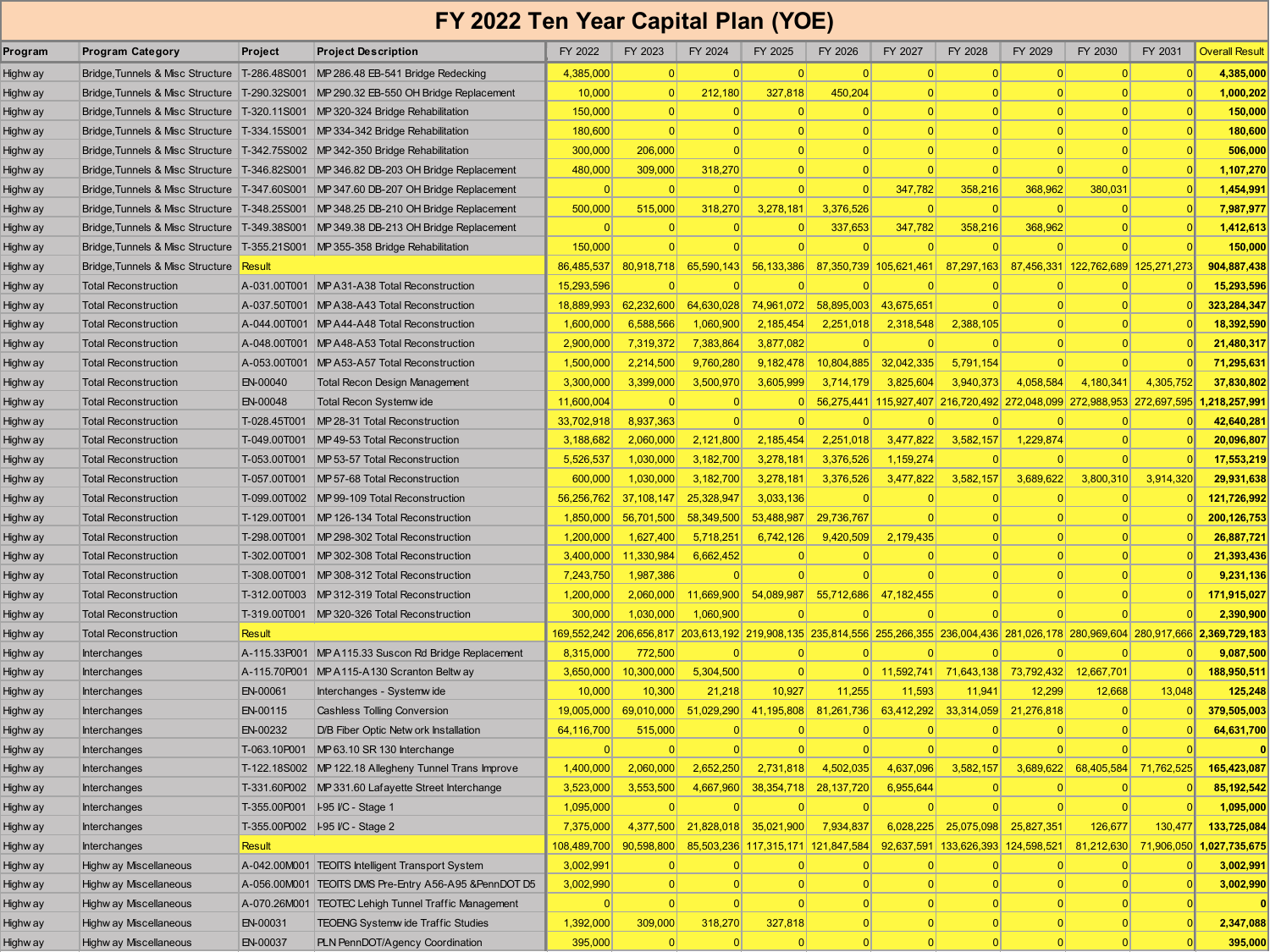### **FY 2022 Ten Year Capital Plan (YOE)**

| Program  | <b>Program Category</b>       | Project         | <b>Project Description</b>                    | FY 2022        | FY 2023         | FY 2024         | FY 2025   | FY 2026   | FY 2027         | FY 2028        | FY 2029         | FY 2030         | FY 2031   | <b>Overall Result</b> |
|----------|-------------------------------|-----------------|-----------------------------------------------|----------------|-----------------|-----------------|-----------|-----------|-----------------|----------------|-----------------|-----------------|-----------|-----------------------|
| Highw ay | <b>Highway Miscellaneous</b>  | EN-00062        | CON Engineer Project Document System          | 160,000        | 0               | 0               | 0         | 0         | $\Omega$        | 0              | 0               | 0               |           | 160,000               |
| Highw ay | <b>Highw ay Miscellaneous</b> | EN-00064        | PLN Engineer Project Audit Services           | 50,000         | 51,500          | 53,045          | 54,636    | 56,275    | 57,964          | 59,703         | 61,494          | 63,339          | 65,239    | 573,194               |
| Highw ay | Highw ay Miscellaneous        | EN-00092        | DSN Systemw ide Engineer Automation           | 30,000         | $\vert 0 \vert$ | $\Omega$        | 0         | 0         | $\Omega$        | $\overline{0}$ | 0               | $\Omega$        |           | 30,000                |
| Highw ay | Highw ay Miscellaneous        | EN-00132        | TEOENG MP 10-28 Traffic Count Data            | 250,000        | $\Omega$        | $\Omega$        | $\Omega$  | $\Omega$  | $\Omega$        | $\Omega$       | $\Omega$        | $\vert$ 0       |           | 250,000               |
| Highw ay | Highw ay Miscellaneous        | EN-00151        | <b>TEOENG Systemw ide Pavement Markings</b>   | 3,671,165      | 3,302,180       | 4,462,145       | 4,596,010 | 4,733,890 | 4,875,907       | 5,022,184      | 5,172,849       | 5,328,035       | 8,097,422 | 49,261,788            |
| Highw ay | Highw ay Miscellaneous        | EN-00156        | PLN Engineering Project Claims                | 240,000        | 103,000         | 106,090         | 109,273   | 112,551   | 115,927         | 119,405        | 122,987         | 126,677         | 130,477   | 1,286,388             |
| Highw ay | <b>Highway Miscellaneous</b>  | EN-00157        | <b>STEENV Engineer Projects Monitoring</b>    | 500,000        | 257,500         | 265,225         | 273,182   | 562,754   | 579,637         | 597,026        | 614,937         | 633,385         | 652,387   | 4,936,033             |
| Highw ay | <b>Highway Miscellaneous</b>  | EN-00165        | TEOENG Systemw ide Major Guide Sign Plan      | 1,966,313      | 754,990         | 777,640         | 800,969   | 824,998   | 849,748         | 1,750,877      | 1,803,403       | 1,857,511       | 1,913,24  | 13,299,690            |
| Highw ay | <b>Highway Miscellaneous</b>  | EN-00168        | DSN Systemw ide Planning Design               | $\mathbf{0}$   | 2,266,000       | 2,333,980       | 2,403,999 | 2,442,354 | 2,515,625       | 2,591,093      | 2,668,826       | 2,748,891       | 4,136,13' | 24,106,900            |
| Highw ay | <b>Highway Miscellaneous</b>  | EN-00173        | PLN Systemw ide Planning                      | $\Omega$       | 6,695,000       | 6,895,850       | 7,102,726 | 7,709,735 | 7,941,027       | 8,179,258      | 8,424,636       | 8,677,375       | 8,937,696 | 70,563,304            |
| Highw ay | <b>Highway Miscellaneous</b>  | EN-00175        | GEO Systemw ide Planning - Geotech            | $\Omega$       | $\Omega$        | $\vert 0 \vert$ | 626,570   | 707,270   | 728,488         | 750,342        | 772,853         | 796,038         | 1,472,306 | 5,853,867             |
| Highw ay | Highw ay Miscellaneous        | EN-00178        | TEOTEC FY16-18 Traffic Operation Studies      | $\Omega$       | $\overline{0}$  | $\mathbf{0}$    | 0         | 0         | 0               | 0              | 0               | 0               |           | 0                     |
| Highw ay | <b>Highway Miscellaneous</b>  | EN-00181        | TEOTEC FY19-21 Traffic Operations             | 542,500        | 391,400         | 53,045          | 0         | 0         | 0               | 0              | 0               | 0               |           | 986,945               |
| Highw ay | Highw ay Miscellaneous        | EN-00186        | TEOENG Systemw ide Planning - Traffic         | $\Omega$       | 1,030,000       | 7,426,300       | 7,649,089 | 7,878,562 | 8,114,919       | $\Omega$       | $\Omega$        | $\overline{0}$  |           | 32,098,869            |
| Highw ay | Highw ay Miscellaneous        | EN-00189        | GEO FY17-18 Systemw ide Geotech Projects      | 30,000         | $\overline{0}$  | $\overline{0}$  | $\Omega$  | $\Omega$  | $\vert 0 \vert$ | $\Omega$       | 0               | 0               |           | 30,000                |
| Highw ay | <b>Highway Miscellaneous</b>  | EN-00203        | <b>TEOITS ATMS Deployment</b>                 | 806,138        | 288,400         | 294,930         | 127,849   | 131,685   | 135,635         | 139,704        | 143,895         | 84,874          | 87,420    | 2,240,530             |
| Highw ay | <b>Highway Miscellaneous</b>  | EN-00204        | <b>TEOTEC Incident Management Initiatives</b> | 542,000        | 520,150         | 503,928         | 382,454   | 393,928   | 405,746         | 417,918        | 430,456         | 443,370         | 456,67    | 4,496,620             |
| Highw ay | Highw ay Miscellaneous        | EN-00205        | <b>TEOTEC Connected Vehicles/Fleet Study</b>  | 45,000         | 206,000         | $\overline{0}$  | $\Omega$  | $\Omega$  | $\vert 0 \vert$ | $\overline{0}$ | $\vert 0 \vert$ | $\vert 0 \vert$ |           | 251,000               |
| Highw ay | Highw ay Miscellaneous        | EN-00220        | <b>TEOITS Truck Parking - Federal Funds</b>   | 2,945,000      | $\Omega$        | 265,225         | 2,294,727 | 0         | $\Omega$        | $\Omega$       | $\Omega$        | 0               |           | 5,504,952             |
| Highw ay | <b>Highway Miscellaneous</b>  | EN-00227        | <b>TEOENG PTC Probe Data</b>                  | 240,000        | 247,200         | 254,616         | 262,254   | 270,122   | 278,226         | 286,573        | 295,170         | 304,025         | 313,146   | 2,751,331             |
| Highw ay | <b>Highway Miscellaneous</b>  | EN-00230        | CON Systemw ide Engineering Automation        | 5,700,138      | 3,447,410       | 4,535,348       | 4,671,408 | 4,943,235 | 4,975,604       | 5,124,872      | 5,401,606       | 5,436,977       | 5,675,763 | 49,912,361            |
| Highw ay | <b>Highway Miscellaneous</b>  | EN-00235        | STE Systemw ide Planning                      | $\Omega$       | 2,008,500       | 3,660,105       | 3,769,908 | 3,883,005 | 3,999,496       | 4,119,480      | 4,243,065       | 4,370,357       | 8,415,787 | 38,469,703            |
| Highw ay | <b>Highway Miscellaneous</b>  | EN-00237        | GEO Geotechnical Projects - FY20-FY21         | $\Omega$       | $\Omega$        | $\Omega$        | $\Omega$  | $\Omega$  | $\Omega$        | $\Omega$       | $\Omega$        | $\Omega$        |           | $\mathbf{0}$          |
| Highw ay | <b>Highway Miscellaneous</b>  | EN-00240        | PLN FY19-24 Systemw ide Transp Planning       | 2,282,000      | 2,987,000       | 2,121,800       | $\Omega$  | 0         | $\Omega$        | $\Omega$       | 0               | 0               |           | 7,390,800             |
| Highw ay | <b>Highway Miscellaneous</b>  | EN-00246        | TEOTEC Auto WZ Speed Enforcement Pilot        | 4,218,900      | 2,208,734       | 1,187,984       | $\Omega$  | 0         | 0               | $\overline{0}$ | 0               | 0               |           | 7,615,618             |
| Highw ay | <b>Highway Miscellaneous</b>  | EN-00248        | TEOENG FY19-23 Traffic Eng Studies            | 1,820,000      | 1,030,000       | 1,060,900       | 109,273   | 0         | $\Omega$        | $\overline{0}$ | 0               | 0               |           | 4,020,173             |
| Highw ay | <b>Highway Miscellaneous</b>  | EN-00256        | STEDSW Drainage/Stormw ater FY20-21           | 1,813,000      | 927,000         | 954,810         | 983,454   | 1,012,958 | 1,043,347       | 1,074,647      | 1,106,886       | 1,140,093       | 2,352,506 | 12,408,702            |
| Highw ay | Highw ay Miscellaneous        | EN-00257        | STETRE Tree Clearing FY20                     | 120,000        | 123,600         | 127,308         | 131,127   | 135,061   | 139,113         | 143,286        | 147,585         | 152,012         | 156,573   | 1,375,666             |
| Highw ay | <b>Highway Miscellaneous</b>  | EN-00258        | <b>TEOENG NEE Sign Structure Replacement</b>  | $\overline{0}$ | 1,030,000       | 530,450         | 0         | 0         | $\vert 0 \vert$ | $\overline{0}$ | 0               | $\Omega$        |           | 1,560,450             |
| Highw ay | <b>Highw ay Miscellaneous</b> | EN-00260        | DSN Eng Autom/PAMS Systemwide FY20-21         | 3,201,000      | 515,000         | 0               | 0         | 0         | $\vert 0 \vert$ | $\overline{0}$ | 0               | $\vert 0 \vert$ |           | 3,716,000             |
| Highw ay | <b>Highway Miscellaneous</b>  | EN-00261        | TEOENG Mainline Sign Structure Replacem.      | $\mathbf{0}$   | 525,300         | 551,668         | 0         | 0         | $\mathbf{0}$    | $\overline{0}$ | 0               | 0               |           | 1,076,968             |
| Highw ay | Highw ay Miscellaneous        | EN-00262        | <b>TEOENG Wrong Way Study Implementation</b>  | $\overline{0}$ | $\overline{0}$  | 0               | $\Omega$  | 0         | $\vert 0 \vert$ | $\Omega$       | 0               | $\vert 0 \vert$ |           | $\Omega$              |
| Highw ay | Highw ay Miscellaneous        | EN-00263        | STEMS4 MS4 FY20-21                            | 790,000        | 412,000         | 424,360         | 437,091   | 450,204   | 463,710         | 477,621        | 491,950         | 506,708         | 965,532   | 5,419,175             |
| Highw ay | Highw ay Miscellaneous        | EN-00264        | CON Construction Eng Auto Systemwide          | $\Omega$       | 206,000         | 954,810         | 983,454   | 1,575,712 | 1,622,984       | 2,865,726      | 2,951,697       | 3,040,248       | 5,741,002 | 19,941,633            |
| Highw ay | Highw ay Miscellaneous        | EN-00265        | TEOENG Carlisle I/C Signage and Pavement      | $\Omega$       | $\Omega$        | $\Omega$        | 0         | $\Omega$  | $\Omega$        | $\Omega$       | 0               | $\Omega$        |           | 0                     |
| Highw ay | Highw ay Miscellaneous        | EN-00266        | <b>TEOITS Western ITS Gaps</b>                | 493,234        | 1,802,500       | 1,925,534       | 0         | $\Omega$  | $\Omega$        | 0              | 0               | $\vert 0 \vert$ |           | 4,221,268             |
| Highw ay | <b>Highway Miscellaneous</b>  | EN-00267        | <b>TEOITS Central ITS Gaps</b>                | 490,000        | 1,026,653       | 1,522,392       | 1,174,682 | 0         | $\vert 0 \vert$ | $\Omega$       | 0               | 0               |           | 4,213,726             |
| Highw ay | <b>Highway Miscellaneous</b>  | EN-00268        | TEOITS Eastern ITS Gaps (D4-D5)               | 620,671        | 1,534,700       | 1,830,053       | 0         | $\Omega$  | $\Omega$        | $\mathbf 0$    | 0               | $\Omega$        |           | 3,985,424             |
| Highw ay | <b>Highway Miscellaneous</b>  | EN-00269        | <b>TEOTEC WZ Lane Reservation System</b>      | $\Omega$       | $\Omega$        | 0               | $\Omega$  | $\Omega$  | $\Omega$        | $\overline{0}$ | $\vert$ 0       | $\Omega$        |           |                       |
| Highw ay | <b>Highway Miscellaneous</b>  | EN-00273        | STESCM Misc Systemw ide SCM Maint FY21        | 659,000        | 678,770         | 699,133         | 720,107   | 741,710   | 763,962         | 786,880        | 810,487         | 834,801         | 859,846   | 7,554,696             |
| Highw ay | <b>Highway Miscellaneous</b>  | EN-00275        | PLN FY21-25 Engineering Training              | 350,000        | 360,500         | 371,315         | 382,454   | 0         | $\mathbf{0}$    | $\mathbf{0}$   | 0               | 0               |           | 1,464,269             |
| Highw ay | Highw ay Miscellaneous        | EN-00302        | TEOTEC PSP Drones for Crash Reconst.          | 5,000          | 103,000         | $\Omega$        | 0         | 0         | $\Omega$        | $\Omega$       | $\vert 0 \vert$ | $\Omega$        |           | 108,000               |
| Highw ay | <b>Highway Miscellaneous</b>  | <b>EN-00XX6</b> | GEO Geotech Core Bore Projects FY 22-25       | 1,273,600      | 693,808         | 714,622         | 695,849   | 0         | 0               | 0              | 0               | 0               |           | 3,377,879             |
| Highw ay | <b>Highway Miscellaneous</b>  | <b>EN-00XX7</b> | GEO Geotech Sinkhole Projects FY 22-25        | 1,740,000      | 1,019,700       | 1,050,291       | 928,818   | 0         | 0               | 0              | 0               | 0               |           | 4,738,809             |
| Highw ay | <b>Highway Miscellaneous</b>  | <b>EN-00XX8</b> | TEOITS FY22-24 Traffic Operations             | 130,000        | 406,850         | 424,360         | 0         | 0         | 0               | $\overline{0}$ | 0               | 0               |           | 961,210               |
| Highw ay | <b>Highway Miscellaneous</b>  | <b>EN-00XX9</b> | TEO ITS Harrisburg Connected Corridor         | 70,000         | $\overline{0}$  | 0               | 0         | 0         | 0               | 0              | 0               | 0               |           | 70,000                |
|          |                               |                 |                                               |                |                 |                 |           |           |                 |                |                 |                 |           |                       |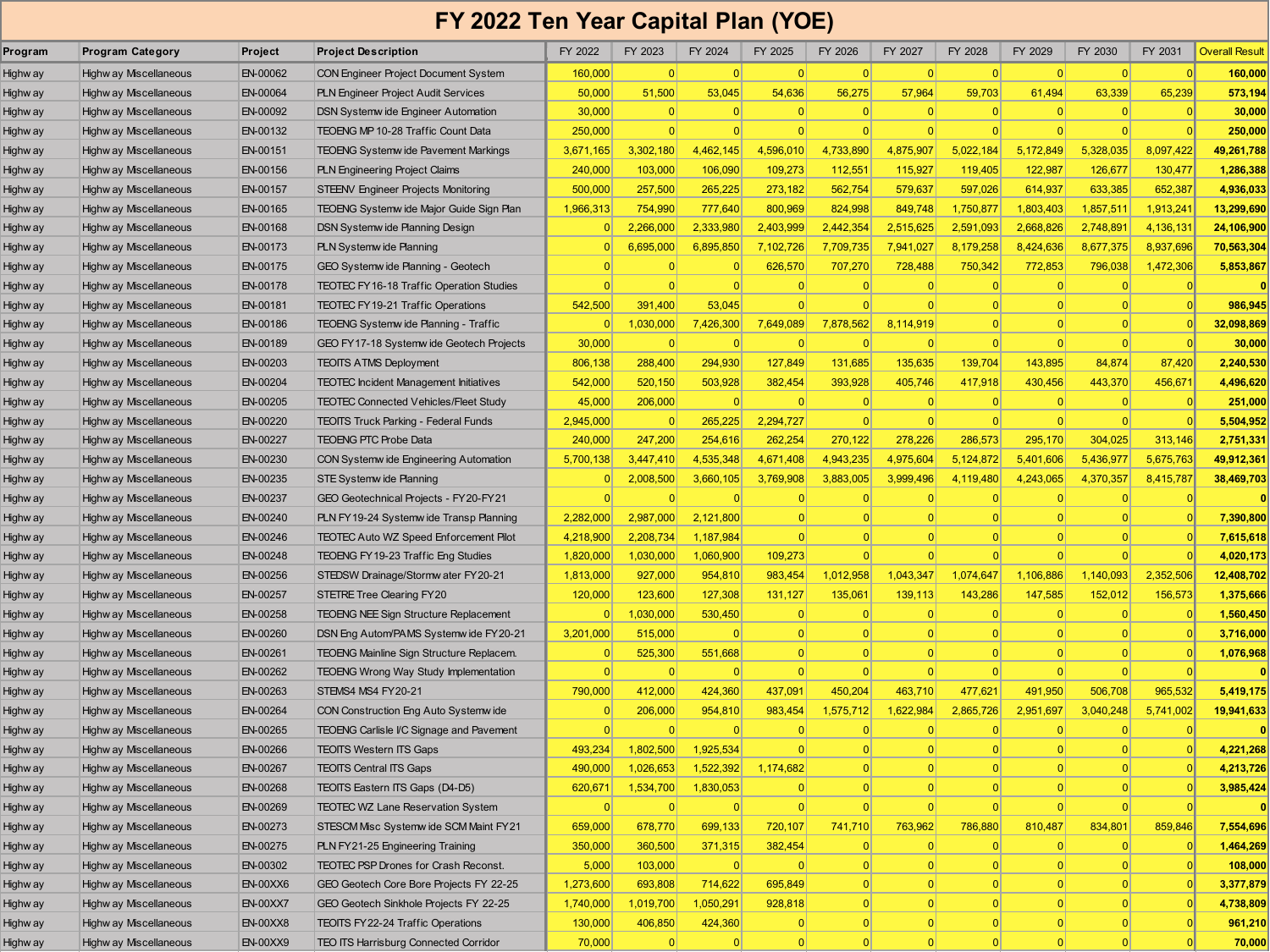|             | FY 2022 Ten Year Capital Plan (YOE) |                 |                                                    |                 |                 |                                     |              |                                             |                 |                                     |                 |                         |            |                       |
|-------------|-------------------------------------|-----------------|----------------------------------------------------|-----------------|-----------------|-------------------------------------|--------------|---------------------------------------------|-----------------|-------------------------------------|-----------------|-------------------------|------------|-----------------------|
| Program     | <b>Program Category</b>             | Project         | <b>Project Description</b>                         | FY 2022         | FY 2023         | FY 2024                             | FY 2025      | FY 2026                                     | FY 2027         | FY 2028                             | FY 2029         | FY 2030                 | FY 2031    | <b>Overall Result</b> |
| Highw ay    | Highw ay Miscellaneous              | EN-00X10        | PLN PADOT/Other Agency Coordination                | 570,000         | 206,000         | 212,180                             | 218,545      | 225,102                                     | 231,855         | 238,810                             | 245,975         | 253,354                 | 587,148    | 2,988,969             |
| Highw ay    | <b>Highway Miscellaneous</b>        | EN-00X12        | TEOITS Relocate A41 DMS to T120                    | 50,000          | $\vert 0 \vert$ | $\Omega$                            | $\Omega$     |                                             | $\Omega$        | 0                                   | $\Omega$        | 0                       |            | 50,000                |
| Highw ay    | <b>Highway Miscellaneous</b>        | ES-02021        | PLN FY21 GCE CP Engineer Services                  | 300,000         | $\vert 0 \vert$ | 0                                   | $\Omega$     |                                             | $\overline{0}$  | 0                                   | $\Omega$        | $\vert 0 \vert$         |            | 300,000               |
| Highw ay    | Highw ay Miscellaneous              | ES-02022        | PLN FY22 GCE CP Engineer Services                  | 6,000,000       | 515,000         | 0                                   | $\Omega$     | $\Omega$                                    | $\overline{0}$  | 0                                   | $\Omega$        | 0                       |            | 6,515,000             |
| Highw ay    | <b>Highway Miscellaneous</b>        |                 | T-122.18M001   TEOTEC Allegheny/Blue Kit Tunnel TM | $\Omega$        | $\Omega$        | $\Omega$                            | $\Omega$     |                                             | $\Omega$        | $\Omega$                            |                 | $\Omega$                |            |                       |
| Highw ay    | <b>Highway Miscellaneous</b>        | Result          |                                                    | 52,507,640      | 40,190,345      |                                     |              | 48,869,710 42,217,726 38,791,111            | 39,838,917      | 34,745,408                          | 35,910,757      | 36,798,070 51,016,292   |            | 420,885,977           |
| Highw ay    | <b>Result</b>                       |                 |                                                    | 537,715,119     | 540,867,729     | 540,762,320 581,521,222 582,889,284 |              |                                             |                 | 582,216,886 582,504,958 624,503,792 |                 | 624,047,344 624,046,579 |            | 5,821,075,233         |
| FEMO        | Re-capitalization                   | EN-00009        | Replace Generators at Various Locations            | 1,640,000       | 741,600         | 763,848                             | 786,763      | 810,366                                     | 834,677         | 859,718                             | 885,509         | 912,074                 | 939,437    | 9,173,993             |
| <b>FEMO</b> | Re-capitalization                   | EN-00209        | Communications Tow er Inspection & Repair          | 1,488,000       | 17,510          | 18,035                              | 18,576       | 19,134                                      | 19,708          | 20,299                              | 20,908          | 21,535                  | 22,181     | 1,665,886             |
| FEMO        | Re-capitalization                   | EN-00X14        | Replace Transfer Switches at Various Loc           | 420,000         | 257,500         | 265,225                             | 273,182      | 281,377                                     | 289,819         | 298,513                             | 307,468         | 316,693                 | 326,193    | 3,035,970             |
| FEMO        | Re-capitalization                   | <b>EN-00X15</b> | Replace UPSs at Various Locations                  | 1,020,000       | 515,000         | 530,450                             | 546,364      | 562,754                                     | 579,637         | 597,026                             | 614,937         | 633,385                 | 652,387    | 6,251,940             |
| FEMO        | Re-capitalization                   | Result          |                                                    | 4,568,000       | 1,531,610       | 1,577,558                           | 1,624,885    | 1,673,632                                   | 1,723,841       | 1,775,556                           | 1,828,822       | 1,883,687               | 1,940,198  | 20,127,789            |
| FEMO        | Sustainment                         | EN-00210        | Facility Security - Systemwide                     | 8,400,000       | 1,277,200       | 530,450                             | 546,364      | 562,754                                     | 579,637         | 597,026                             | 614,937         | 633,385                 | 652,387    | 14,394,140            |
| <b>FEMO</b> | Sustainment                         | EN-00212        | Future Year Maintenance & Improvements             | $\Omega$        | $\Omega$        | 0                                   | $\Omega$     |                                             | 7,651,209       | 7,880,745                           | 8,117,168       | 8,360,683               | 8,611,503  | 40,621,307            |
| FEMO        | Sustainment                         | EN-00214        | Future Year Furniture, Fixtures & Eqpmnt           | $\Omega$        | $\Omega$        | $\Omega$                            | $\Omega$     |                                             | 347,782         | 358,216                             | 368,962         | 380,031                 | 391,432    | 1,846,423             |
| FEMO        | Sustainment                         | EN-00241        | FY 19-23 Facility Repairs                          | 3,795,000       | 4,892,500       | $\Omega$                            | $\Omega$     | $\Omega$                                    | $\Omega$        | 0                                   | $\Omega$        | $\vert 0 \vert$         |            | 8,687,500             |
| FEMO        | Sustainment                         | EN-00242        | FY 22-26 Maintenance & Improvements                | 3,164,000       | 6,386,000       | 7,001,940                           | 7,211,998    | 7,428,358                                   | $\vert 0 \vert$ | 0                                   | 0               | $\vert 0 \vert$         |            | 31,192,296            |
| <b>FEMO</b> | Sustainment                         | EN-00243        | FY 22-26 Furniture, Fixtures & Equipment           | 300,000         | 309,000         | 318,270                             | 327,818      | 337,653                                     | $\vert 0 \vert$ | 0                                   | $\vert 0 \vert$ | $\vert 0 \vert$         |            | 1,592,741             |
| FEMO        | Sustainment                         | EN-00244        | FY 24-28 Facility Repairs                          | $\mathbf{0}$    | $\overline{0}$  | 4,402,735                           | 4,534,817    | 4,670,862                                   | 4,810,987       | 4,955,317                           | 5,103,977       | 5,257,096               | 5,414,809  | 39,150,599            |
| FEMO        | Sustainment                         | Result          |                                                    | 15.659.000      | 12,864,700      | 12,253,395                          | 12,620,997   | 12,999,627                                  | 13,389,616      | 13,791,304                          | 14,205,043      | 14,631,194              | 15,070,130 | 137,485,006           |
| FEMO        | Compliance                          | EN-00247        | <b>Facility Environmental Compliance</b>           | 2,500,000       | 2,987,000       | 3,129,655                           | 3,278,181    | 3,489,077                                   | 3,709,677       | 3,940,373                           | 4,181,571       | 4,433,695               | 4,697,183  | 36,346,413            |
| FEMO        | Compliance                          | Result          |                                                    | 2,500,000       | 2,987,000       | 3,129,655                           | 3,278,181    | 3,489,077                                   | 3,709,677       | 3,940,373                           | 4,181,571       | 4,433,695               | 4,697,183  | 36,346,413            |
| FEMO        | New Energy Initiative               | EN-00065        | PSU Energy and Facility Assessment Prog            | 537,936         | 554,074         | 570,696                             | 587,817      | 605,452                                     | 623,615         | 642,324                             | 661,593         | 684,056                 | 704,578    | 6,172,141             |
| FEMO        | New Energy Initiative               | EN-00101        | <b>Energy Conservation Initiatives</b>             | 600,000         | 618,000         | 636,540                             | 819,545      | 844,132                                     | 869,456         | 895,539                             | 922,405         | 950,078                 | 978,580    | 8,134,274             |
| FEMO        | New Energy Initiative               | EN-00102        | Green Pow er Initiatives                           | 1,200           | 1,236           | 1,273                               | 1,311        | 1,351                                       | 1,391           | 1,433                               | 1,476           | 1,520                   | 1,566      | 13,757                |
| FEMO        | New Energy Initiative               | EN-00121        | Repair High Mast Lighting - Various Sites          | 240,000         | 247,200         | 254,616                             | 262,254      | 270,122                                     | 278,226         | 286,573                             | 295,170         | 304,025                 |            | 2,438,185             |
| FEMO        | New Energy Initiative               | EN-00169        | <b>Building Automation System Controls</b>         | 600,000         | 618,000         | 636,540                             | 655,636      | 675,305                                     | 695,564         | 716,431                             | 737,924         | 760,062                 | 782,864    | 6,878,328             |
| FEMO        | New Energy Initiative               | EN-00215        | Roadw ay Lighting Replacements Systemwide          | 84,000          | 494,400         | 530,450                             | 546,364      | 562,754                                     | 579,637         | 597,026                             | 614,937         | 633,385                 | 652,387    | 5,295,340             |
| FEMO        | New Energy Initiative               |                 | T-122.18F004 Allegheny Tunnel Lighting Replacement | 5,330,132       | $\Omega$        | $\Omega$                            | $\Omega$     |                                             | $\Omega$        | $\mathbf{0}$                        | $\Omega$        | $\Omega$                |            | 5,330,132             |
| FEMO        | New Energy Initiative               | Result          |                                                    | 7,393,268       | 2,532,910       | 2,630,115                           | 2,872,928    | 2,959,116                                   | 3,047,889       | 3,139,326                           | 3,233,506       | 3,333,125               | 3,119,974  | 34,262,157            |
| FEMO        | <b>Facilities Design</b>            | A-070.60F001    | <b>Eastern Region Training Facility</b>            | 3,425,000       | 20,600          | 0                                   | $\Omega$     |                                             | $\Omega$        | 0                                   |                 | $\Omega$                |            | 3,445,600             |
| <b>FEMO</b> | <b>Facilities Design</b>            | EN-00216        | Future Year Maintenance Shed Replacement           | 0               | 103,000         | 1,060,900                           | 4, 152, 372  | 8,441,316                                   | 21,087,195      | 19,821,268                          | 22,248,418      | 21,142,393              | 20,484,939 | 118,541,802           |
| FEMO        | <b>Facilities Design</b>            | EN-00217        | FY 18-22 Design/Construction Projects              | 7,135,000       | 4,968,720       | $\vert 0 \vert$                     | $\Omega$     | $\Omega$                                    | $\Omega$        | 0                                   | $\Omega$        | $\Omega$                |            | 12,103,720            |
| FEMO        | <b>Facilities Design</b>            | EN-00218        | Future Year Design/Const Projects                  | $\Omega$        | $\Omega$        | 0                                   | $\Omega$     | $\Omega$                                    | -0              | 1,552,268                           | 1,598,836       | 1,646,801               | 1,696,205  | 6,494,110             |
| FEMO        | <b>Facilities Design</b>            | EN-00271        | Satellite Salt Sheds                               | 1,000,000       | 412,000         | 0                                   | $\Omega$     | $\Omega$                                    | $\vert 0 \vert$ | 0                                   | $\Omega$        | $\vert 0 \vert$         |            | 1,412,000             |
| FEMO        | <b>Facilities Design</b>            | EN-00X11        | FY 23-27 Design/Construction Projects              | $\vert 0 \vert$ | 123,600         | 2,864,430                           | 2,950,363    | 3,038,874                                   | 3,130,040       | 3,223,941                           | 3,320,659       | 3,420,279               | 3,522,888  | 25,595,074            |
| FEMO        | <b>Facilities Design</b>            | EN-00X16        | <b>District 3 Trades Building</b>                  | 500000          | 515000          | $\Omega$                            | $\Omega$     |                                             | $\Omega$        | 0                                   | $\Omega$        | $\Omega$                |            | 1015000               |
| FEMO        | <b>Facilities Design</b>            | T-063.22F003    | New Harrison City Maintenance Facility             | 1,200,000       | 1,442,000       | 424,360                             | 10,927,270   | 14,631,615                                  | 1,159,274       | $\Omega$                            |                 | $\Omega$                |            | 29,784,519            |
| FEMO        | <b>Facilities Design</b>            |                 | T-243.80F001 New New Cumberland Maintenance        | 1,800,000       | 103,000         | 0                                   | 0            | $\vert 0 \vert$                             | $\vert 0 \vert$ | 0                                   | 0               | 0                       |            | 1,903,000             |
| <b>FEMO</b> | <b>Facilities Design</b>            | T-288.33F004    | New Bow mansville Maintenance Facility             | 1,800,000       | 463,500         | 16,974,400                          | 8,741,816    | $\Omega$                                    | 0               | 0                                   | 0               | 0                       |            | 27,979,716            |
| <b>FEMO</b> | <b>Facilities Design</b>            |                 | T-316.89F001 New Devault Maintenance Facility      | 8,430,000       | 15,759,000      | 2,864,430                           | 0            | 0                                           | 0               | 0                                   | $\vert 0 \vert$ | 0                       |            | 27,053,430            |
| FEMO        | <b>Facilities Design</b>            | Result          |                                                    | 25,290,000      |                 |                                     |              | 23,910,420 24,188,520 26,771,821 26,111,804 | 25,376,509      | 24,597,477 27,167,914               |                 | 26,209,473 25,704,032   |            | 255,327,971           |
| <b>FEMO</b> | <b>Result</b>                       |                 |                                                    | 55,410,268      | 43,826,640      | 43,779,244                          |              | 47,168,812 47,233,256                       | 47,247,532      | 47,244,036                          | 50,616,856      | 50,491,175 50,531,517   |            | 483,549,335           |
|             | Fleet Equipment Fleet Equipment     | FE-2021         | Fleet Equipment FY2021                             | 318,510         | 0               | 0                                   | $\mathbf{0}$ | $\Omega$                                    | $\vert 0 \vert$ | 0                                   | 0               | 0                       |            | 318,510               |
|             | Fleet Equipment Fleet Equipment     | FE-2022         | Fleet Equipment FY2022                             | 18,578,453      | $\overline{0}$  | 0                                   | $\mathbf{0}$ | $\Omega$                                    | $\vert 0 \vert$ | 0                                   | 0               | 0                       |            | 18,578,453            |
|             | Fleet Equipment Fleet Equipment     | FE-2023         | Fleet Equipment FY2023                             |                 | 0 17,510,000    | 0                                   | 0            | $\Omega$                                    | 0               | 0                                   | $\vert 0 \vert$ | 0                       |            | 17,510,000            |